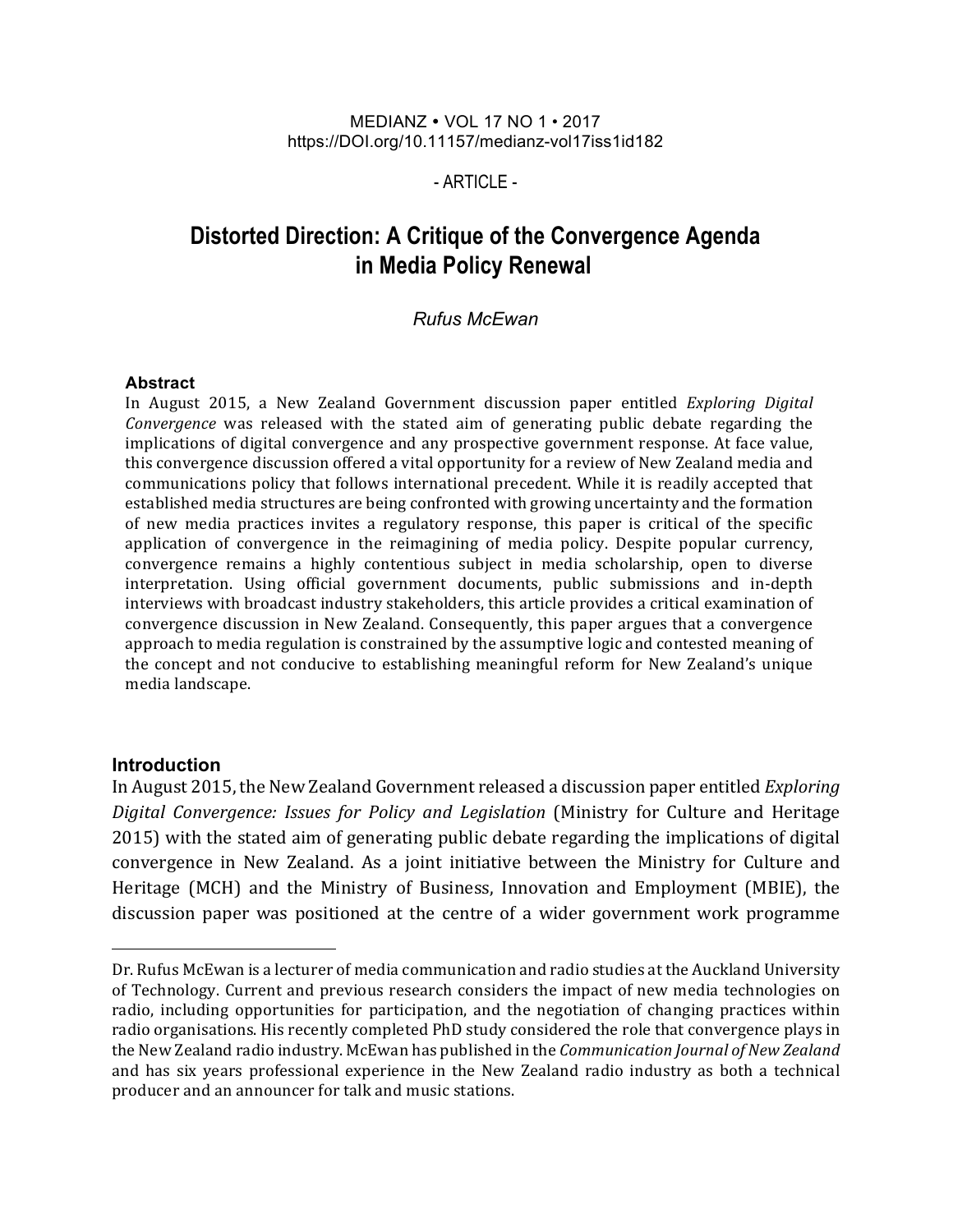reviewing various pieces of existing legislation. However, *Exploring Digital Convergence* highlighted a more general task of framing the Government's definition of convergence and seeking public contributions on that very definition. The utilisation of convergence at the centre of media and communications policy discussion follows international precedent; convergence has been at the centre of significant policy revision in the United Kingdom since the early 2000s, and Australia completed a review of their communications sector under the same lens in 2012. In these settings, notions of convergence have heralded rapidly changing market conditions in which distinctions between the telecommunications and broadcasting sectors are of decreasing relevance, thereby challenging established legislative frameworks. The case for New Zealand appears no different:

To ensure New Zealanders are fully able to realise the potential benefits and opportunities presented by convergence, we need to make sure our legislation is fit for purpose and able to withstand the rapid changes we are seeing across the sectors (Hon. Amy Adams, Minister of Broadcasting, in Ministry for Culture and Heritage 2015, 3).

At face value, renewed policy discussion is an exciting prospect for New Zealand media observers, where intensive deregulation since 1989 has favoured market self-regulation ever since. However, as this article will argue, the extent to which convergence is the foremost concern for local media structures remains contentious; although the concept is widely discussed in media scholarship, research findings suggest that many broadcast industry stakeholders are either unfamiliar with concept or dismissive of its relevance. Thus, the utility of convergence-led discussion in an industry dominated policy environment is a key concern for this article.

Beyond the priorities of statutory regulators and established industry representatives, it has also been commonly suggested that convergence challenges the traditional produceraudience relationship as new digital technologies promote expanding communicative potential and actively curated media consumption. Speaking approximately one year before the release of the discussion paper, a former New Zealand Minister of Broadcasting placed the latter consideration central to their understanding of convergence:

I describe often that TV, that thing that you call a TV in the corner of your lounge, think of it now as just a piece of glass and on it you can watch or listen to content you used to call radio, or watch TV live, or on-demand movies from anywhere in the world at any time. And now you're in charge  $\lceil ... \rceil$  that's how the model is changing and empowering people and giving them far greater choice than ever before (Interview with author). $^1$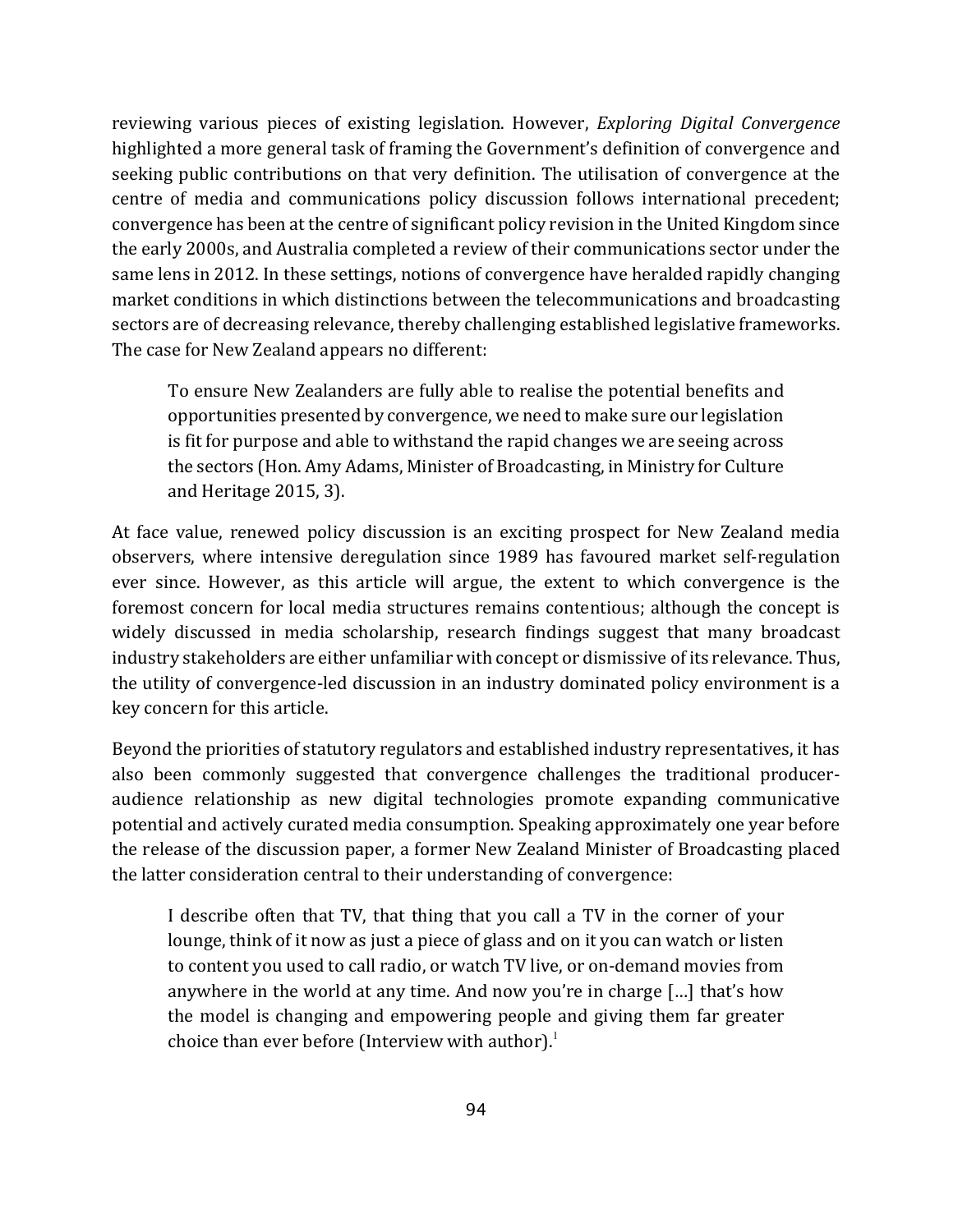Everyday interactions with changing media technologies offer a tangible and accessible dimension of media convergence that can be readily accepted, but the extent to which new patterns of media consumption qualify as 'empowering' is an ongoing debate still worthy of critique. Regardless, the belief that consumer empowerment is a natural outcome of media convergence is likely to influence governmental reviews of policy:

You have got to reflect that the empowerment to the individual [from] the Internet turns that model on its head. So, governments may like to pontificate about "this is the policy, thou shall receive information like this" – actually, that is less and less relevant by the second (Former Minister of Broadcasting, interview with author).

But in the New Zealand context, where market self-regulation has dominated for so long, the suggestion that newer technological solutions promote a 'hands-off' approach to media policy indicates a lack of political will to introduce meaningful change.

In light of renewed policy discussion in New Zealand, this article seeks to critically examine the specific usage of convergence to inform policy perspectives of media transformation. Through an analysis of convergence in academic scholarship, international policy and the recent discussion paper, two key questions will be considered. Primarily, how is convergence interpreted by policy-makers, industry representatives and other vested parties responding to the discussion? Secondly, what are the expected outcomes for a convergence approach to media policy renewal in New Zealand, and who stands to benefit most? The findings presented in this article emphasise that convergence remains a fractured concept subject to varying interpretations. Furthermore, as a site of political contestation, convergence is susceptible to strategic usage that has the potential to both challenge *and* reinforce incumbent media structures. Consequently, this article will demonstrate that any consideration of convergence in policy discussion should sustain a critical approach to the concept that recognises media policy as an ongoing site of political contestation.

## **Tracing Approaches to Media Convergence**

Convergence can be a polarising concept for media studies scholars. However, debates surrounding media convergence in academic scholarship have not restricted its common usage as a defining account of media change in popular media, commercial strategy and public policy. Consequently, convergence discussion typically requires an articulation of widespread phenomena with the caveat that convergence 'means different things to different people' (Meikle and Young 2012, 4). Several models for understanding convergence as multi-faceted exist; in a recent publication Meikle and Young (2012) identify the four key dimensions as technological, industrial, social and textual. However, the approach utilised in this article diverges somewhat by placing emphasis on the development and negotiation of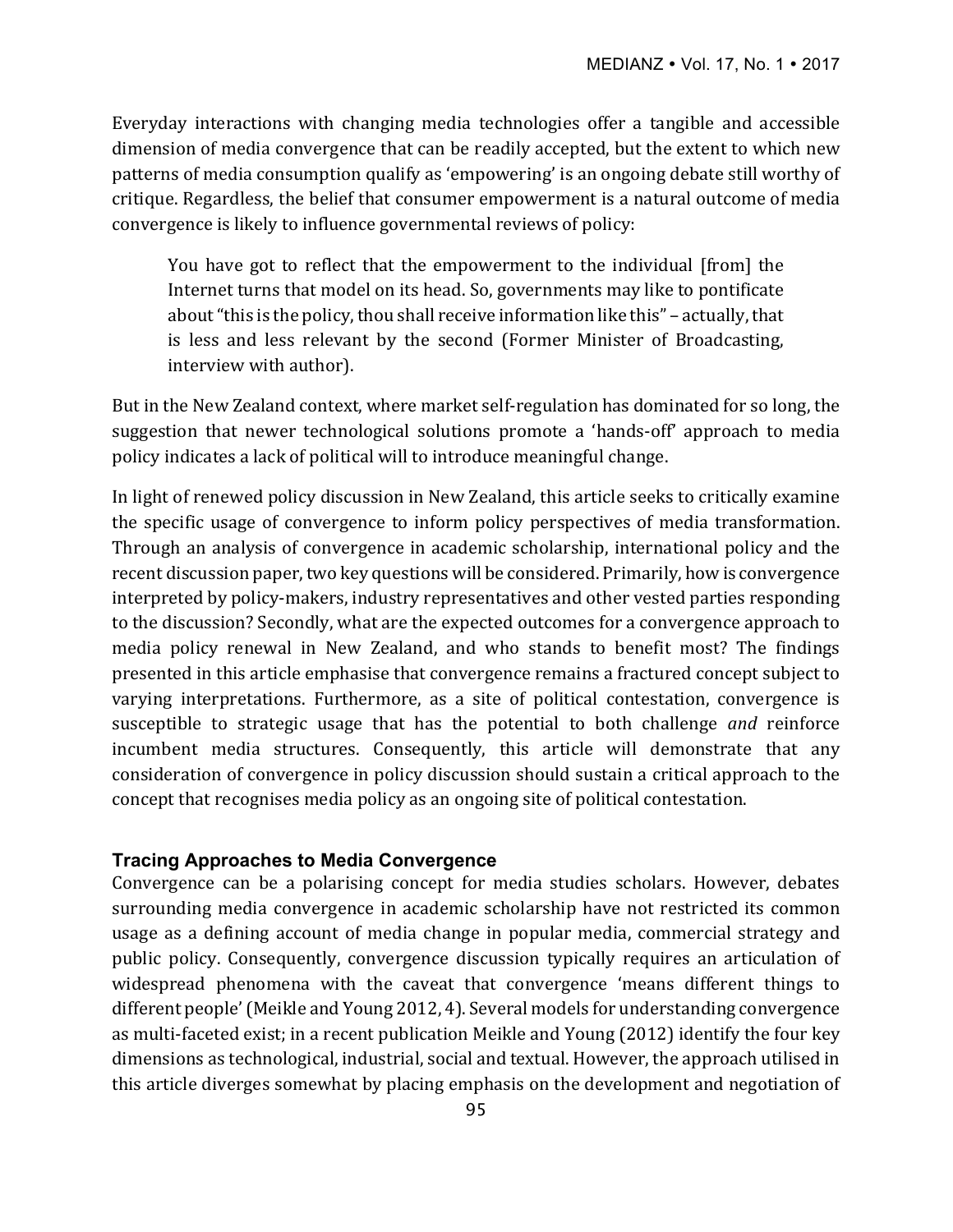convergence processes alongside different schools of thought and critique, recognised here as concerns regarding technology, organisation and culture.

#### **Technological Convergence**

Early uses of the term 'convergence' served as descriptive tools for the ongoing trends and behaviours that distinguish contemporary media technologies from previous eras, and it is these descriptions that retain popular currency. As Manuel Castells (2001) explains, early hype about convergence anticipated the emergence of the 'magic box that would sit in our living room and could, at our command, open a global window to endless possibilities of interactive communication in video, audio and text format'  $(188).<sup>2</sup>$  Along with the search for a 'killer app', these ideas became the popular rhetoric of technological convergence. This rhetoric sustained an assumption that as new technologies emerged they would surpass and replace existing inferior structures, reflecting the common definition of technological determinism (McGuigan 2007). The starting point for the need to signpost clear and definitive change in media technology can also be associated with the futurist thinkers that attained popularity during the 1970s and 1980s. Alvin Toffler (1970, 1980) and Daniel Bell (1973) identified the proliferation of information and communication technologies (ICT) as a defining component in the arrival of a post-industrial or information society. In *The Third Wave*, Toffler (1980) described a 'de-massification' of the media, promoted by technologies such as citizen-band radio, videocassette recorders and video games. About video games, Toffler argued that audiences were 'changing from passive receivers to message senders [...] They are manipulating the [television] set rather than merely letting the set manipulate them' (1980, 174). Toffler believed that as audiences became fragmented by an increasing diversity of media platforms and technology, an increase in cultural diversity would follow at the expense of the power of existing media networks. However, futurist predictions that inform the logic of media convergence favoured radical, populist thinking over empiricallygrounded analysis. In response to claims such as these, Mosco and McKercher (2006) argue that 'convergence is not just a technological, political and organisational process. It is also a myth or a story about how computer communication is revolutionising technology, politics and society' (735). They go on to explain that 'this affirmative vision is used to rationalise deepening social inequalities, tightening surveillance practices, and the growing control of a handful of companies over the production and distribution of communication and information' (Mosco and McKercher 2006, 735).

## **Organisational Convergence**

Subsequent political economy critiques of convergence instead emphasised the extent to which mass media ownership patterns have spilled into the realm of digital and online media, driven by the organisational conglomeration of media content providers and the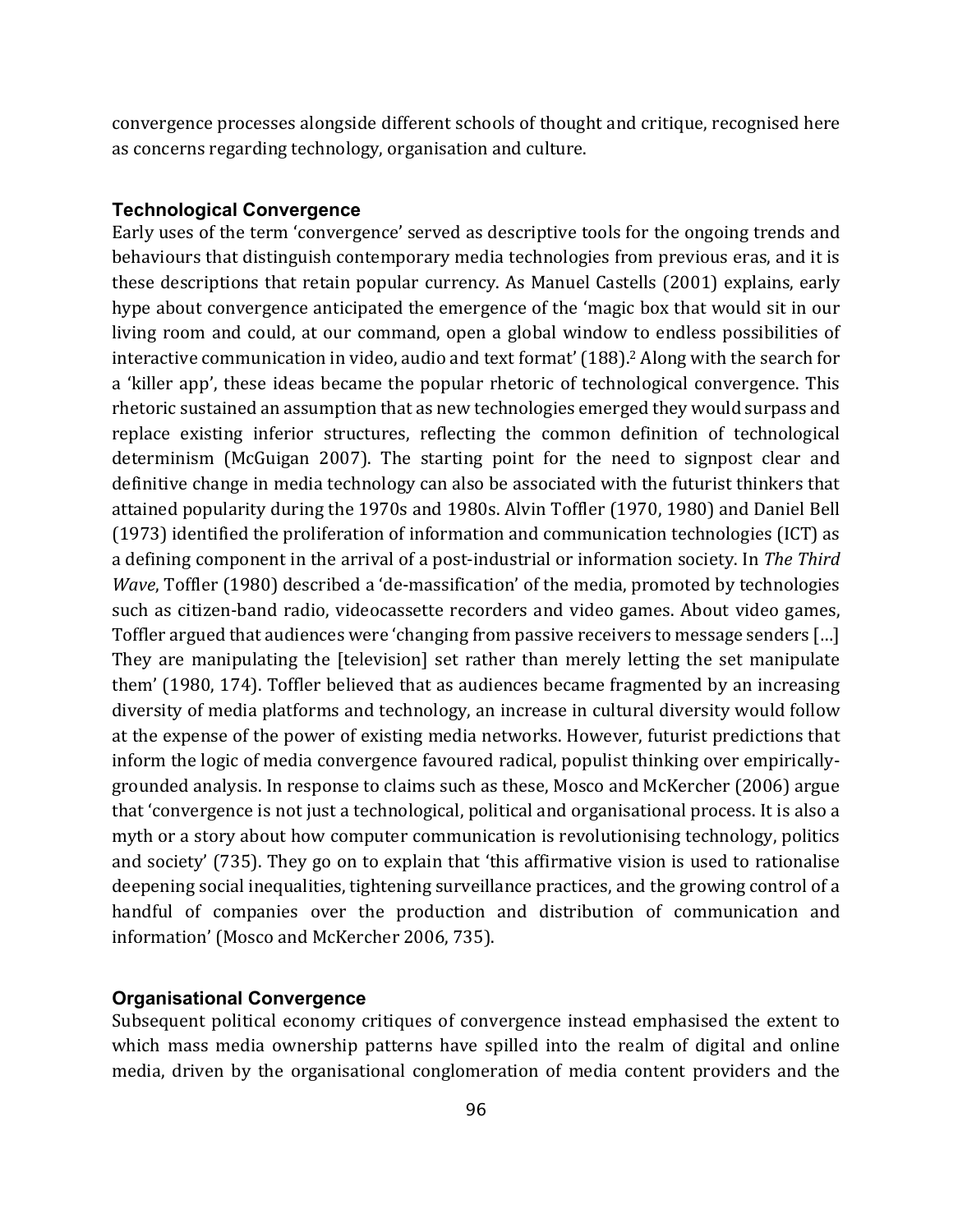emergence of a new class of ICT corporations. These critiques emerged largely in response to the apparent optimism of determinist predictions: 'their utopianism is based not just upon a belief in the magic of technology but more importantly upon a belief in capitalism as a fair, rational, and democratic mechanism. The latter I find mythological' (McChesney 1999, 121). The arguments of Robert McChesney (1999, 2013) and other political economists (Murdock and Golding 2001, 2002; Mansell 2004; Mosco 2004) espouse the idea that convergence must be measured with context; in this case, the dominant modes of production and consumption that preside over the media and communications industries. Murdock and Golding (2002) for example, acknowledge the opportunities that new media technologies introduced to communication methods, yet reject the futurist notion that these technologies facilitate widespread societal transformation. This is not an assessment of the limits of the technology, but a contextualisation of the convergence debate: 'the central dynamic of convergence is economic not technological' (Murdock and Golding 2002, 113).

A political economy perspective suggests that, contrary to aspirations of the democratisation of content and information through new technological platforms, contemporary developments have both motivated and enabled large media corporations to expand their influence across traditional media industries *and* new media infrastructures. Expansion activity has been motivated by, or at least framed as, survival strategy for a changing media ecosystem, where web-based media is competing for the attention of mass-media audiences. Instead of dismantling corporate oligopolies, new information technologies have served to reinforce them. This pattern was evident in the acquisition of Time Warner by AOL in 2000, and the acquisition of Myspace by Rupert Murdoch's News Corporation in 2005. As McChesney (2013) explains in the case of the AOL-Time Warner merger, the desperate investment by the major media conglomerate of Time Warner was a significant failure as the dial-up services of AOL were soon outmoded by the proliferation of broadband Internet:<sup>3</sup>

That experience is now chalked up as among the most insane flights of fancy in business history and an unmitigated disaster for the media giants, who acted as if they only had a matter of months until the Internet destroyed them (123).

McChesney argues that these events illustrate the extent to which existing media and telecommunications giants that dominated prior to the proliferation of digital technologies, and specifically the Internet, are intent on maintaining and expanding their monopolistic control over content and communications. Equally, major Internet start-up companies have emulated media conglomeration through mergers and acquisitions to extend their own market dominance. Winseck (2008), for example, suggests that Google's dominance of the search engine market introduces 'a phenomenon that we might call a "Googlopoly"' (43).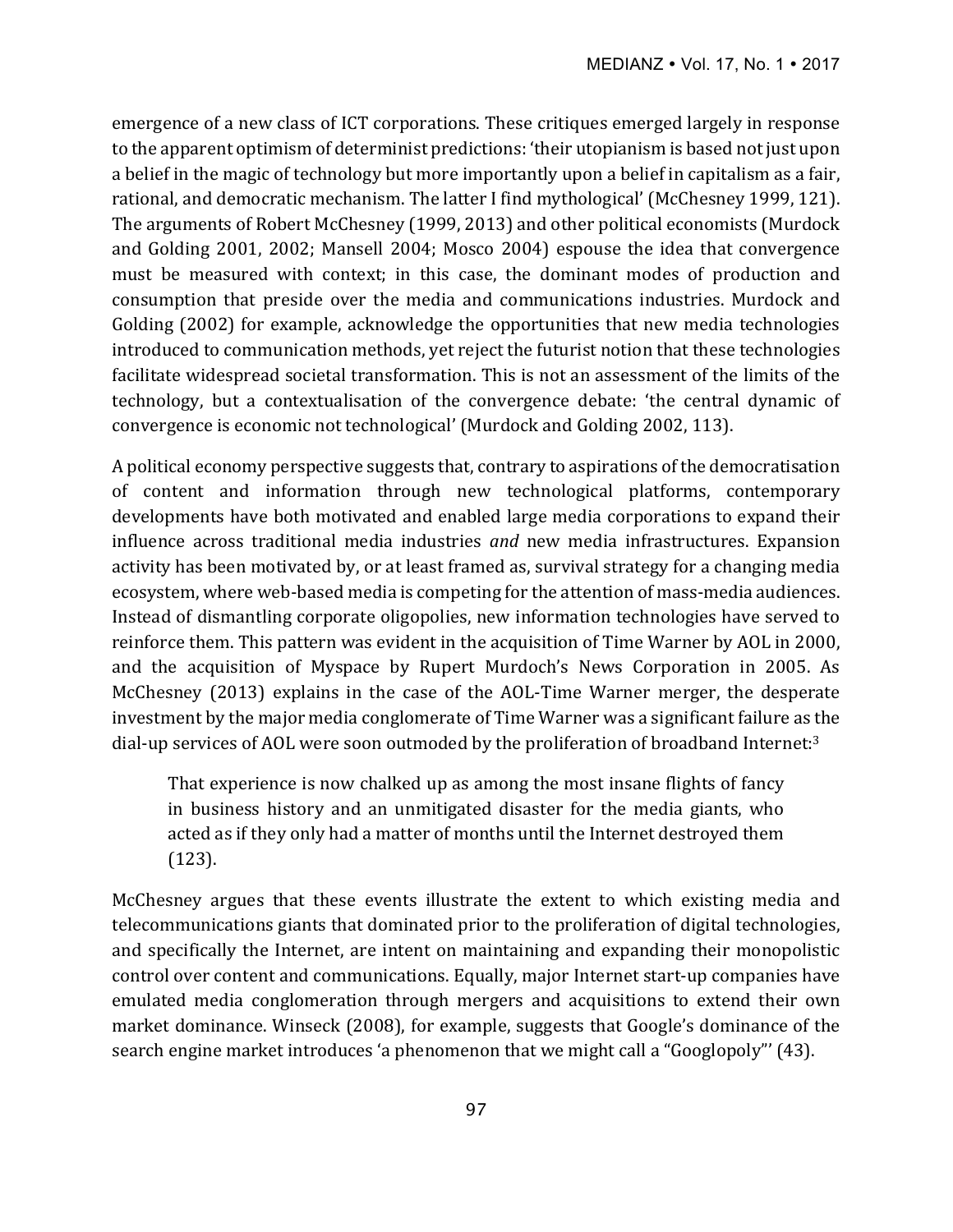However, for Sonia Livingstone (1999) such critiques of technological change can obscure the sense of excitement, fear and challenge experienced by those who feel themselves on the edge of a revolution' (60). Although dominant commercial structures may persist or even intensify alongside the development of new media technologies, recent scholarship has proposed a fundamental cultural shift in the way that new information and communication technologies are influencing everyday lived experiences. This approach has largely centred on the merging of the traditionally isolated roles of media producer, distributor and audience in what has been described as a 'convergence culture' (Jenkins, 2008).

#### **Convergence Culture**

While not a clear advocate of convergence as an analytical tool, Manuel Castells' (2000) account of the 'Network Society' provides a historical context for the suggestion of a convergence culture and offers a sociologically sophisticated complement to futurist prognostications about a post-industrial information society. He maintains that there has indeed been a 'transformation of our "material culture" by the works of a new technological paradigm organised around information technologies' (28). In acknowledging the hype that has dominated many discourses surrounding the proliferation of information technologies, Castells suggests that caution is needed to prevent critical perception from obscuring the scale of real change; the influence of dominant political, economic and cultural actors coincides with certain 'autonomous dynamics of technological discovery and diffusion' (59).

The increasing autonomy of the individual user as a powerful agent in the networked information economy is also commonly presented as a direct result of the liberalising effect that new media technologies offer (Benkler 2006; Bruns 2006). Digital technologies that enable access to information networks are seen as ubiquitous and accessible when positioned in direct contrast with the expensive resources that mass media production infrastructure required in an industrial economy. For Benkler (2006), this improved access is a 'practical freedom' and improves the user's experiences of 'democracy, justice and development, a critical culture, and community' (9). Bruns (2008) subsequently argues that the transformations afforded by a shift away from industrial models of production are so extensive that the entire circuit of cultural production needs to be re-interpreted. For Bruns, the labels of producer, distributor and consumer hold significantly less value outside of an industrial context: 'Under the new network paradigm, by contrast, producers and users of media content are both simply nodes in a neutral network and communicate with one another on an equal level' (14). Henry Jenkins' (2004; 2008) account of recent media change draws similar conclusions to Benkler (2006) and Bruns (2008), arguing that media consumers are increasingly using the conditions of media convergence to achieve a degree of autonomy. Ultimately, Jenkins posited that convergence informs a new culture of media production and consumption in which major corporate interests coexist with grassroots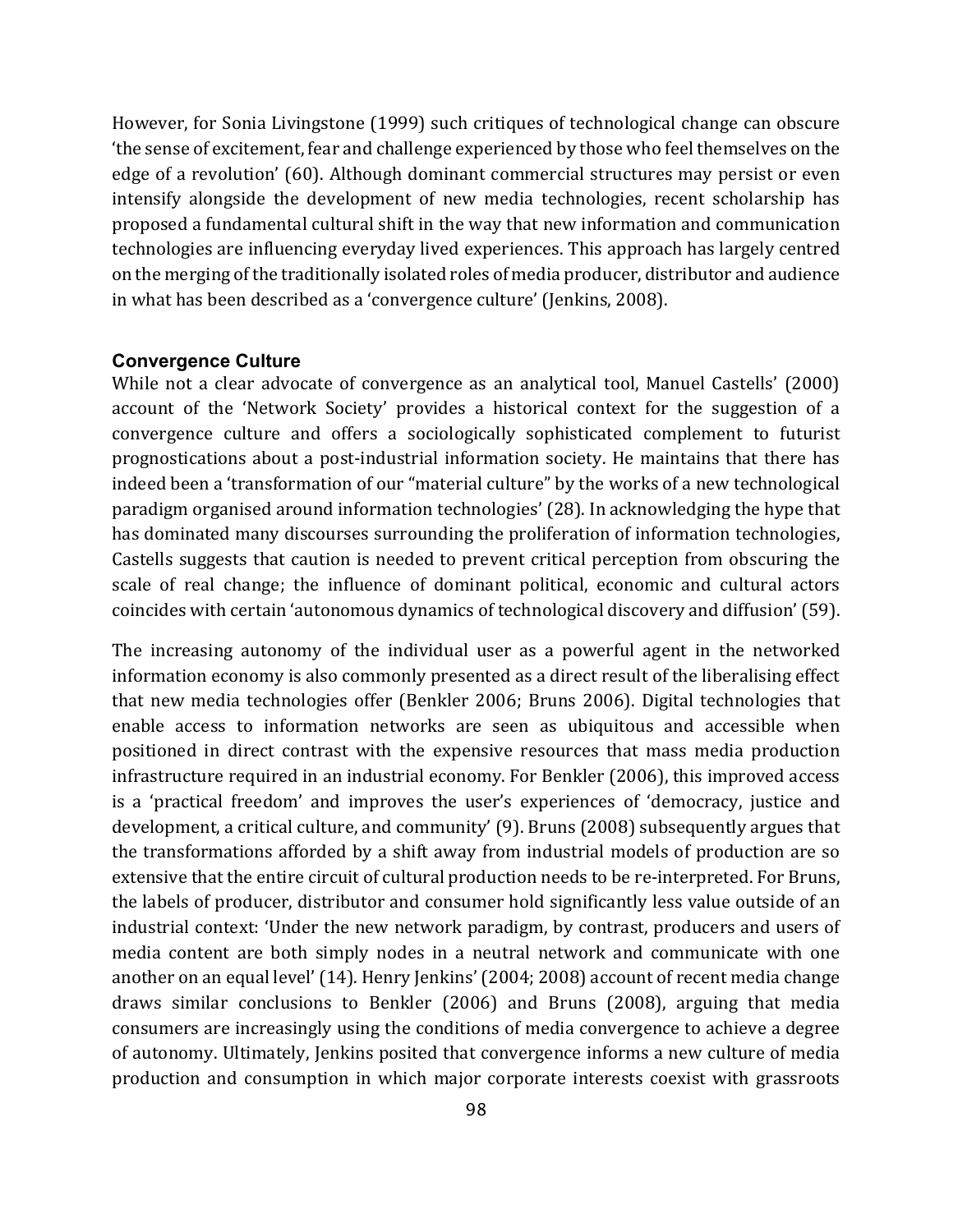consumers, placing increasing pressure on content and service providers to adopt new strategies. Despite recognising a perpetual tension between top-down corporate agendas and bottom-up participatory movements, it is highly contentious to suggest that cultural transformation is widespread. Jenkins acknowledges in the early stages of *Convergence Culture* (2008) that he is primarily observing 'early adopters [...] disproportionately white, male, middle class, and college educated' (23), whom he presents as the pioneers negotiating new conditions for media consumers. More specifically, he focuses on the experiences of fandom and fan subcultures, but inevitably implies that these experiences are representative of imminent trends toward a convergence culture.

## **Critiquing Convergence as a Theory of Media Transformation**

The notion that convergence possesses its own cultural logic alludes to a problematic tendency to isolate media transformation from wider processes of societal transition, including the parallel proliferation of a neoliberal political ideology and economic globalisation. Robert Hassan (2004) argues that the proliferation of information technologies is only one half of a 'dual-revolution' that is shared with the emergence of neoliberal globalisation, and technology itself is an extension of ideological systems and values. According to Hassan, it is the mass media's role to translate the ideology embedded within information technologies into ideas of 'progress, freedom and efficiency' (Hassan 2004, 17). Rather than technological determinism, the promotion of individual user agency to establish and participate in meaningful networks can be interpreted as 'ideological determinism', in which the compulsion to behave a certain way is replaced with a sense of *desire* to do so:

The effect is that capitalist technologies, self-evidently and manifestly, are the only form of 'progress' on offer [...] on the surface this does not *seem* tyrannical, it seems *desirable* and we are required to participate and even use our initiative and intelligence (Hassan 2004, 18).

Hassan's concern is that the centrality of knowledge and information in a network society has reached, or is at least close to reaching, a level of saturation that diminishes organic processes of social debate and discovery, specifically in relation to the converging realms of media and culture. He asserts that media are first and foremost technologies, and consequently, extensions of real agencies of influence; in an intensively mediated environment, *dominant* culture is produced and distributed, posing significant issues for those who uncritically accept globalisation and the network society as the beginning of a new era of cultural diversity and cultural hybridity: 'For most journalists, neoliberalism is not an economic ideology whose fundamental assumptions can be challenged, but simply "reality"' (Ainger 2001, cited in Hassan 2004, 48).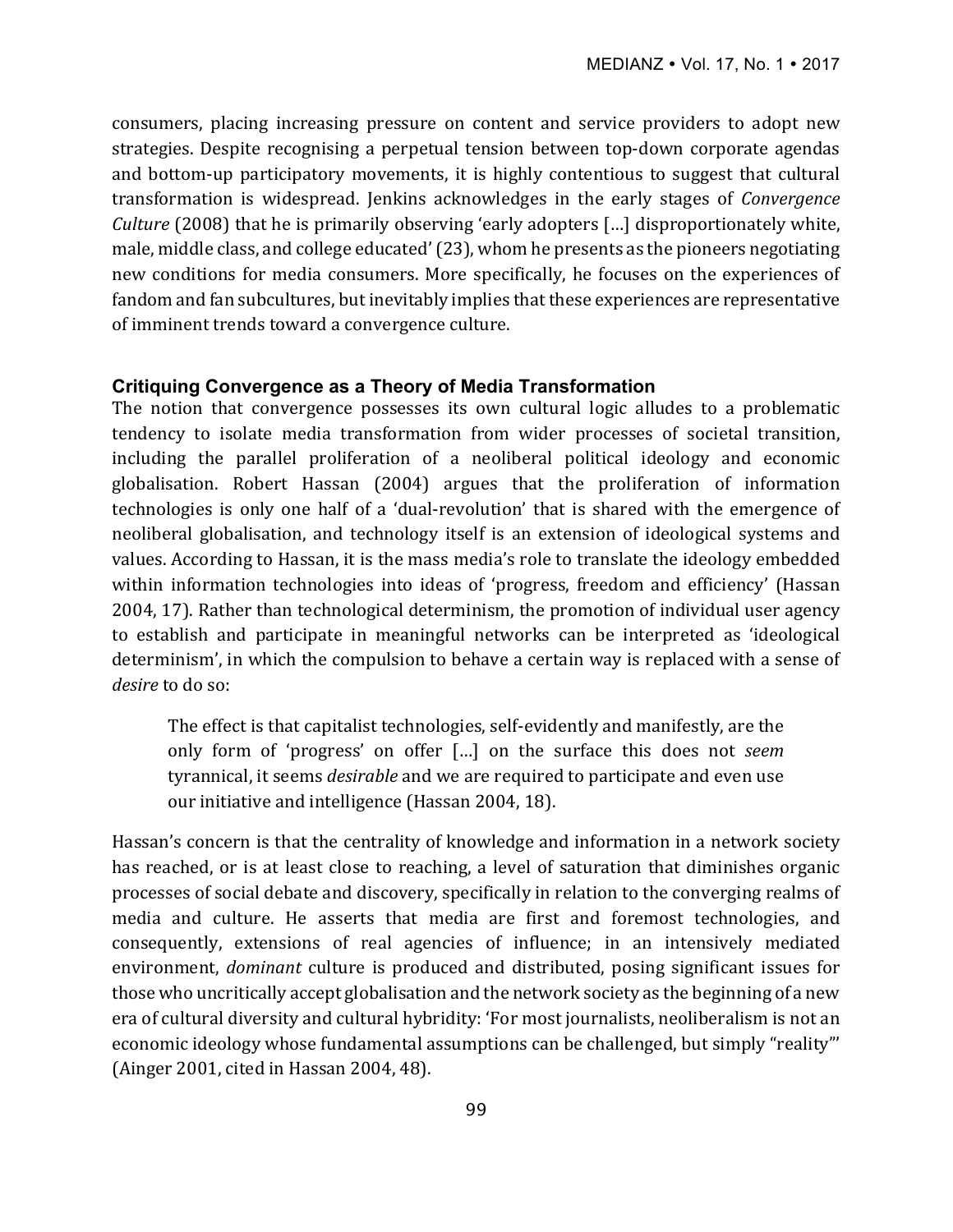Tim Dwyer's (2010) assessment of media convergence resonates with Hassan's (2004) emphasis on the neoliberal agenda, suggesting that neoliberalism and information technologies are converging in a super-charged capitalism where the acquisition of online platforms by traditional media organisations is simultaneously capitalist accumulation and a new content distribution strategy. The established media have a central role in framing the convergence process, and Dwyer (2010) describes this as the 'mediatisation' of convergence; the media industries become self-referential, dispersing messages about media change through their own mediated channels. This argument positions media organisations as sophisticated networks of considerable influence and scope, capable of ideological dissemination. Dwyer (2010) associates the commercial media with the dissemination and dominance of neoliberal ideologies, proposing that new media developments are pushing audiences towards 'networked individualism', as opposed to the 'society-making' tendencies of traditional mass media (118; see also McRobbie 2002). This observation exposes the contradictory rhetoric of a convergence process that also facilitates trends towards divergence; in this case, a segmenting media audience is seen as counter-intuitive to any aspirations of achieving a unified public sphere. Dwyer asserts that while new media and information technologies are promoted under the banners of freedom and empowerment, neoliberal activities also continue to mobilise around these concepts.

Converging technologies, organisations and cultural practices have indeed influenced everyday media experiences of the past 20 to 30 years. Yet, the diverse academic approaches to media convergence featured so far, highlight the contentious nature of the concept; convergence does not possess a single, universally-accepted, definition. Convergence has become so ubiquitous in the theorisation of media transformation that it has as much potential to obstruct, as it does inform, meaningful accounts of actual change. As Meikle and Young (2012) argue, convergence has equal potential to challenge established hierarchies of media power and reinforce dominant structures connected to capital. However, outside of academic scholarship, convergence is rarely framed as a site of contested meaning. As this article will soon demonstrate, recent instances of media policy discussion will acknowledge that convergence has different value or purpose for different parties, but common utilisation of convergence in reviews of government policy tends to prioritise neoliberal approaches to market regulation. By examining the specific framing and interpretation of convergence present in moments of policy renewal, analysis that appreciates convergence as a site of hegemonic contestation can transcend rhetorical claims about media transformation and consider probable outcomes.

## **Convergence and Policy Renewal**

The application of a convergence approach to policy reform has occurred at different stages and to varying degrees in the United Kingdom, Australia and most recently New Zealand,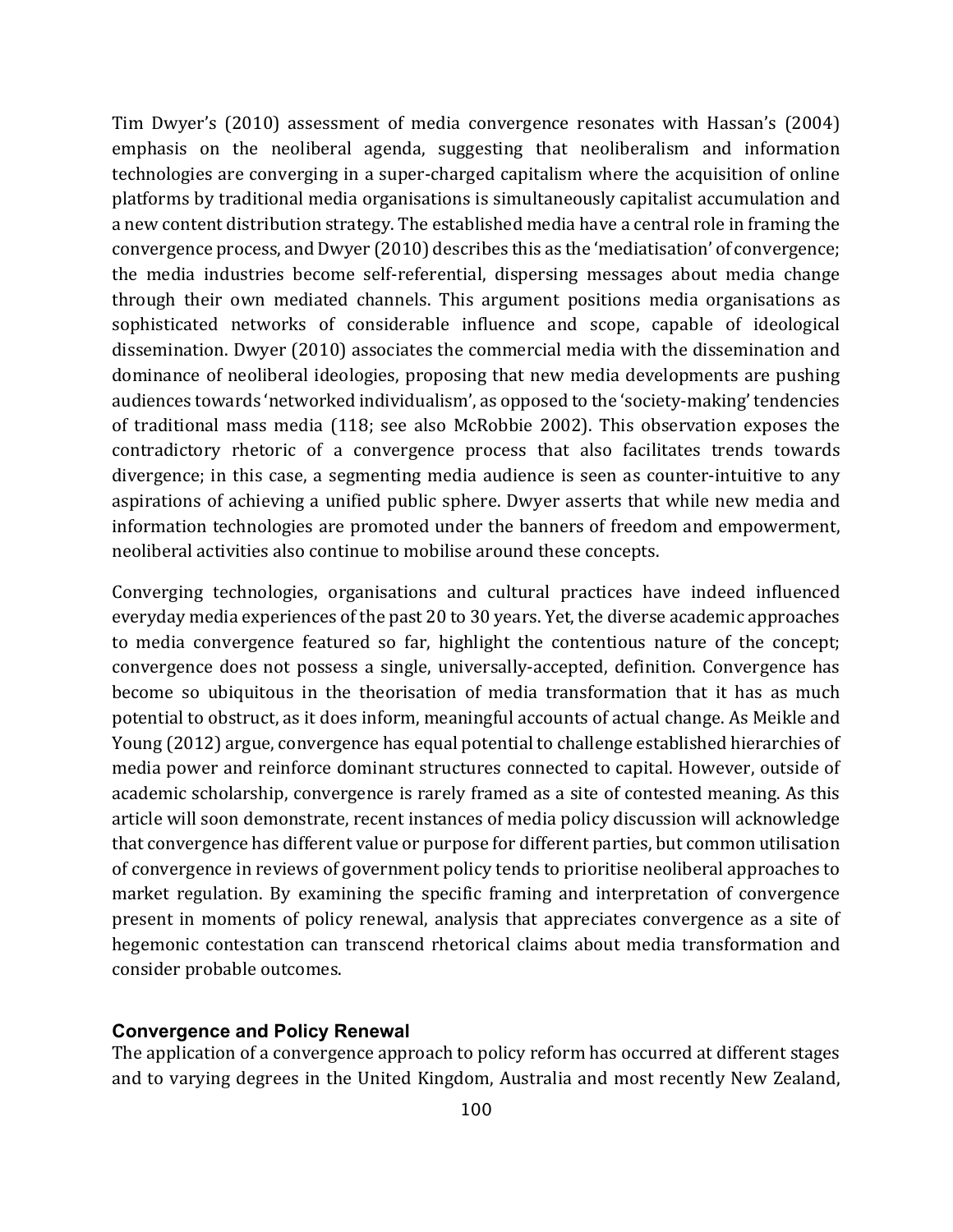although common perspectives on the drivers for reform are apparent. The media systems of the United Kingdom and Australia are useful comparisons for New Zealand media debates due to a common, though inconsistent, mixture of public service broadcasting and private commercial operators. In each of these cases, key policy discussions have emphasised the declining significance of technological platforms and presented the general suggestion that telecommunications providers and media organisations are increasingly sharing in the traditional responsibilities of one another. However, most critical commentary from the field of media studies has also demonstrated a uniform push towards greater deregulation, market-led innovation and consumer mobility.

The United Kingdom's first instance of major policy reform built around the concept of convergence occurred with the 2003 *Communications Act*. At the centre of this new policy direction was the formation of the Office of Communications (Ofcom); a single regulator, combining the licensing of commercial television and radio, telecommunications, broadcasting content and spectrum management (Doyle and Vick 2005). Doyle and Vick (2005) identify that discussion documents had initially preferred an 'evolutionary approach to regulatory development' (75) building from existing legislation, but the implementation of a 'super-regulator' (Livingstone, Lunt and Miller 2007, 613) presented a significant shift for the government approach to electronic communications. As Livingstone, Lunt and Miller (2007) highlight, this policy shift extended to the complex framing of the wider public as 'citizen-consumers' and a greater tendency towards market regulations and 'competition' principles to ensure that consumer interests were met under the Act. Rather than simply establishing a dual-interest approach to media policy – recognition that individuals interact with media systems as both citizens and consumers in equal measure - Livingstone et al. (2007) suggest the somewhat axiomatic positioning of 'citizen' alongside consumer disrupts the function of the former in favour of the latter. In contrast to the strong public service remit of the BBC and its concern with a unified audience, Livingstone et al. (2007) argue that:

Ofcom's world of citizens and consumers is very different – a world of mediasavvy individuals who are already competent agents in the world, ready to take responsibility for their own choices and actions. It is they, not the regulator, who specify the needs and wants that broadcasting will then supply, and while they may, on occasion, require the regulator's help in avoiding consumer detriment or social exclusion and ensuring media literacy, they do not require it to define their values and build their communities (633).

Under review, sector specificity was identified as an inhibitor to industry and consumer mobility and regulatory convergence was framed as an opportunity to modernise the UK sector and foster market innovation. Although Ofcom was the key feature of this convergence policy moment, the wider intention of the legislation was to establish a "light touch"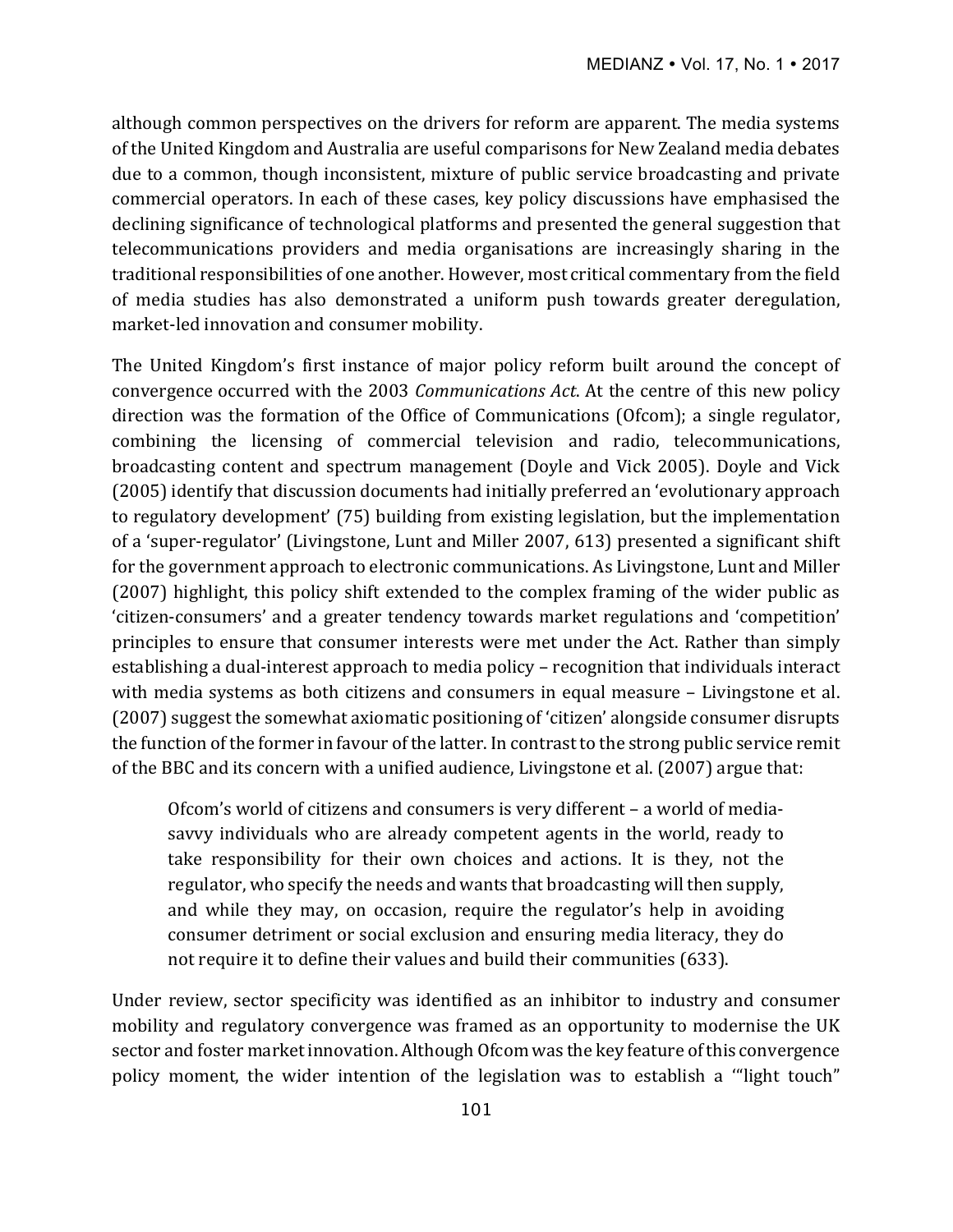approach to regulatory decision-making, placing a greater emphasis on industry selfregulation' (Doyle and Vick 2005, 77). This would invariably impact existing controls relating to media ownership, and the broad concern was that broadcasting concentration would eventuate along the same lines as newspaper ownership in the United Kingdom. For Doyle and Vick (2005) this process would be a direct result of the *Communications Act's* commitment to 'competition' as a guiding principle for sector reform: 'More effective measures to sustain open competition are by no means unwelcome. But competition and pluralism are not the same thing' (Doyle and Vick 2005, 88).

The Australian Convergence Review, a large-scale examination of Australia's media systems conducted from 2011-2012, conveyed a similar approach to long-standing controls regarding broadcast licensing and private media ownership. An earlier working paper from the Australian Communications and Media Authority (ACMA), a key influence on the review, identified that 'regulation constructed on the premise that content could (and should) be controlled by how it is delivered is losing its force' (ACMA 2011, 6). Subsequently, the *Convergence Review Final Report* called for a 'technology-neutral approach that can adapt to new services and platforms' (Department of Broadband, Communications and the Digital Economy (DBCDE) 2012, 2), citing a preference for industry deregulation or self-regulation in a complex media environment. In one example, the final report called for the complete cessation of the broadcast licensing regime, citing the new-found ability to broadcast media content over an improving broadband infrastructure (DBCDE 2012, ix). It was further argued that the removal of licensing obligations would reduce costs for government and businesses alike.

Despite a broad deregulatory stance, the Australian Convergence Review emphasised key concerns relating to a diversity of media ownership and local content provision, highlighting that although the technological specificity of delivery platforms may be less meaningful, the influence of established media producers was not. Thus, the *Convergence Review Final Report* offered a distinction between large media organisations as 'Content Service Enterprises' (CSE) and smaller, often non-commercial, Internet users:

The Final Report defined a CSE as a media content provider which has more than 500,000 Australian users per month, and \$50m *per annum* of revenue from Australian-sourced professional content. Interestingly, the 15 companies that met these guidelines are all conventional media businesses. But the CSE label could in principle be extended to companies such as Telstra, Google and Apple, depending upon where thresholds are set and future growth trajectories (Flew 2012).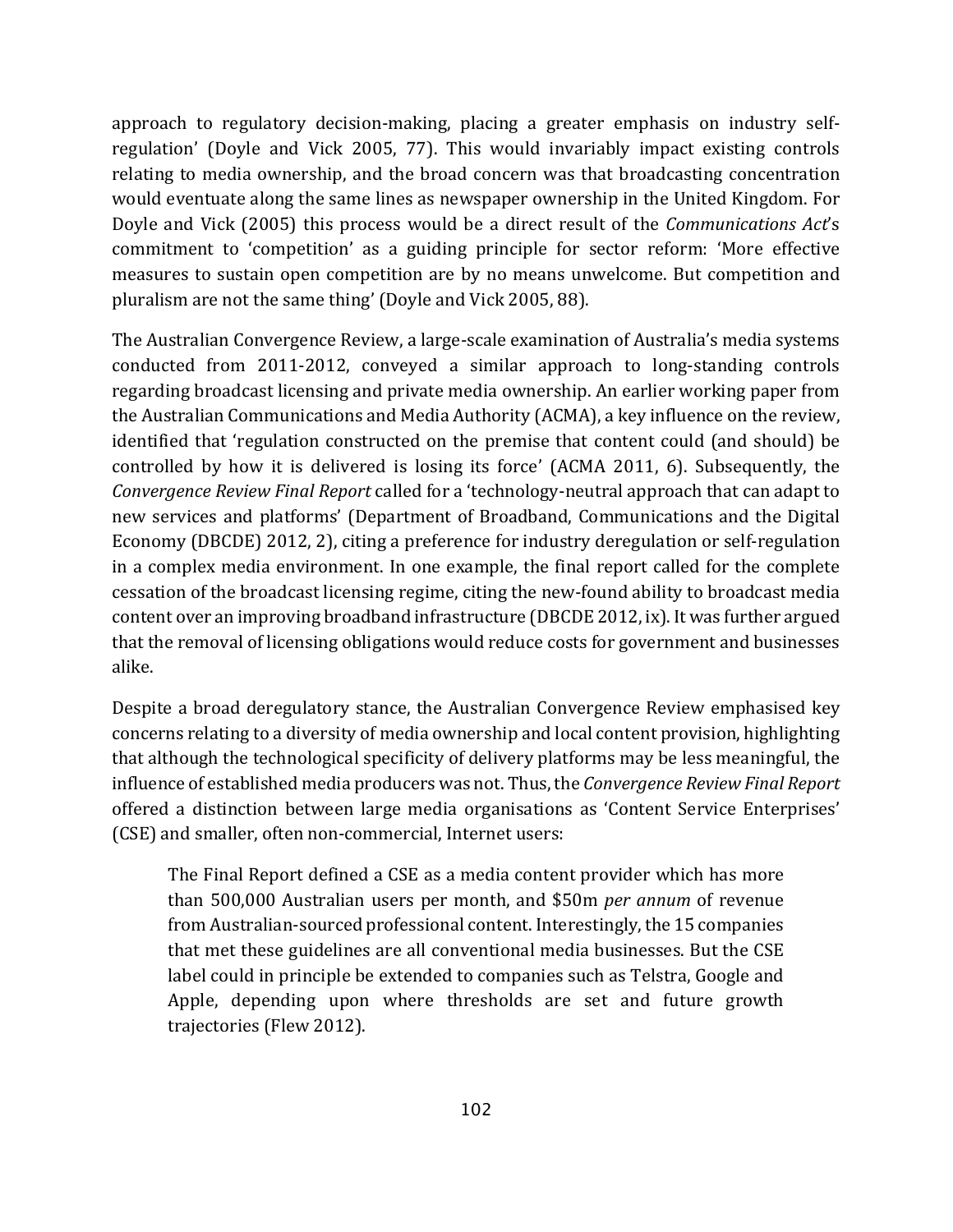Flew's observation highlights the complexity of trying to account for contemporary processes of media convergence when the very terms of reference that can be used are themselves subject to change, but at the very least the Convergence Review demonstrated some consideration for the processes of organisational consolidation that have typically followed ownership deregulation.

As the most recent case of policy discussion attached to notions of convergence, the New Zealand Government green paper *Exploring Digital Convergence: Issues for Policy and* Legislation (MCH 2015a) presents much of the same rationale for revisiting media policy as that presented in the previous examples. The first foray into a convergence approach to media policy renewal in New Zealand began in 2006 with then Minister for Broadcasting Steve Maharey and the implementation of digital free-to-air television broadcasting. By 2008 the responsibility of reviewing New Zealand's media regulation had passed to Trevor Mallard, and a comprehensive review document (MCH 2008) that considered a converged regulator, among other things, was released. However, by the end of that year New Zealand experienced a change of Government, and in 2009 the newly-appointed Broadcasting Minister, Johnathan Coleman, announced that 'the broad thrust of a review had found there was no need for further regulation' (NZPA 2009, par. 2).

At the centre of the most recent discussion, some seven years later, 'digital broadcasting' has given way to the repositioning of the 'telecommunications, information technology, media and entertainment sectors' (TIME) as a common concern, subject to the 'exciting possibilities' resulting from a digital disruption. Thus, the discussion document is broadly optimistic about the outcomes of digital convergence processes. This is most evident in sections that consider changes to the act of consumption that equate to increasing consumer autonomy:

For consumers, convergence means greater choice and lower cost. No longer bound to an individual provider for a specific service, today's consumers can select the devices that best suit their lifestyles and connect them to one or more network providers to access the services and content of their choice  $[\ldots]$ Consumers are also increasingly at the centre of content service delivery, controlling not only what they view, but also when, where and how they view it (MCH 2015a, 4).

From the perspective of the discussion document, the parties that stand to be challenged most by changing consumer behaviour and the wider effects of convergence processes, are those organisations that currently operate within the TIME sector framework. As with the international examples discussed previously, this discussion document considers reframing market competition as the once separate TIME sectors 'rapidly [move] toward a single broad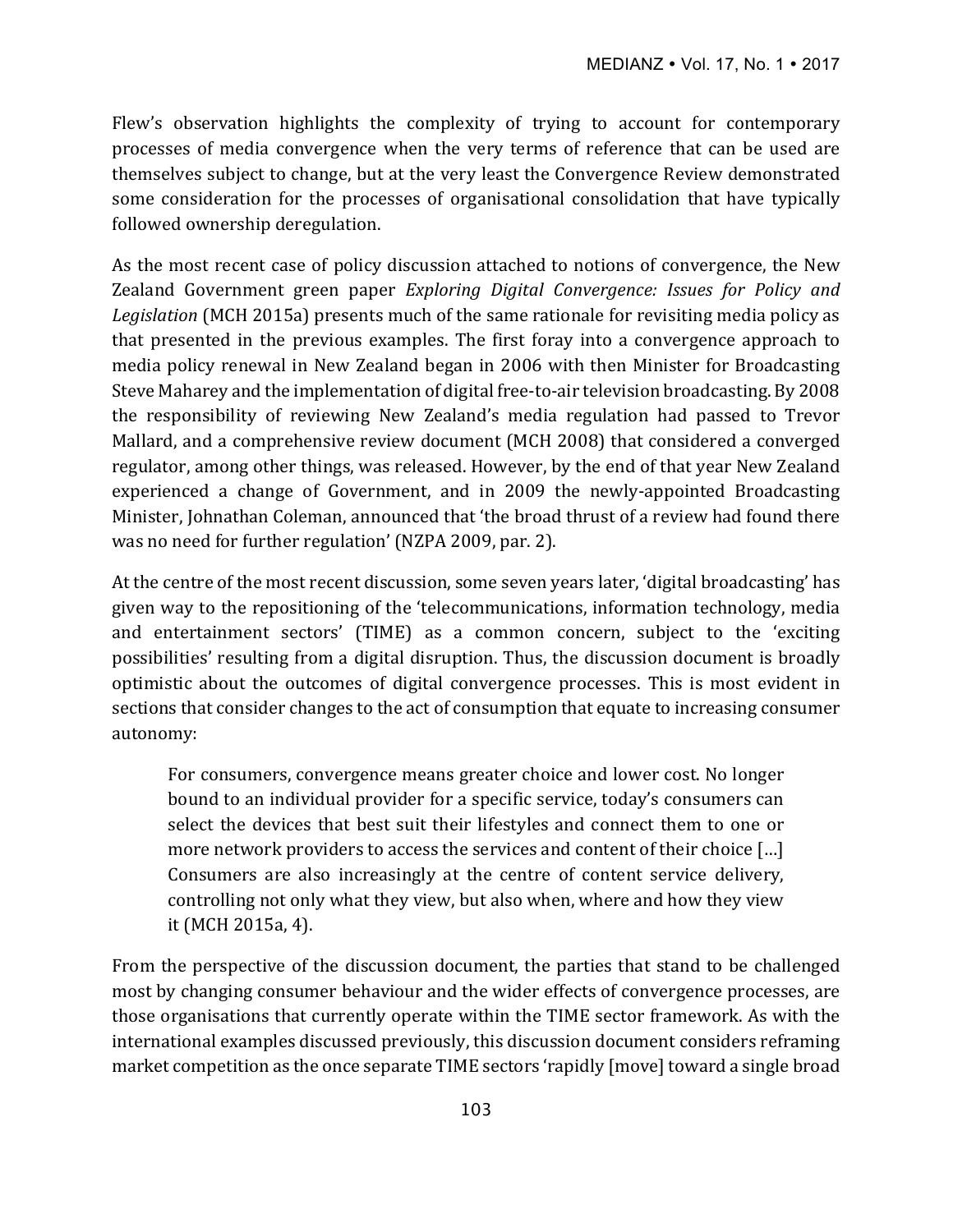communications market' (MCH 2015a, 12). The primary 'vision' of the discussion document emphasises concepts of 'high-quality services' and processes of 'innovation' that grow the economy and foster competition in a 'dynamic global environment' (MCH 2015a, 5). Consequently, the suggested strategy to account for this vision is built around a similar 'lighttouch' approach to market regulation:

We must make sure that government is not standing in the way. We need to make sure our regulations and policies are up to date and flexible. We need a comprehensive stock-take across government to ensure we remove any unnecessary roadblocks to innovation in the market. Where there is still a need for regulation, it should be the minimum required to achieve a clear, public purpose (MCH 2015a, 6).

A deregulatory approach informed by notions of convergence presents immediate parallels with similar discussion that has taken place in the UK and Australia. Yet, although those discussions were criticised individually for the degradation of public imperatives and the promotion of a distinctively economic approach to media policy, the New Zealand discussion barely engages with 'public purpose' in any context. Beyond active consumption, most considerations that would impact 'New Zealanders' were relegated to concerns with maintaining common content standards that sustain accepted cultural values. A review of policy regarding content was addressed in parallel by a further discussion document, *Content Regulation in a Converged World* (MCH 2015b). This separate document mostly engages with establishing an 'even playing field' between the traditional producers and distributors of media content in New Zealand and newer online competitors; the specific issues of content classification, advertising restrictions and election programming are prioritised. References to the development of local content in a convergent environment are minimal at best across both documents, and afforded much less consideration than alternative content issues.

The discussion documents seek to justify the minimal consideration of local content development by explaining their primary function as a 'health check' of existing policy, concerned first and foremost with identifying potential inconsistencies. Furthermore, there is a concerted effort within both documents to 'spark debate' regarding convergence issues and the call for public submissions is both active and comprehensive; the attempt to stimulate dialogue appears genuine. However, it is worth noting that both the UK and Australian case studies cited in this article sustained some commitment to public imperatives. Although the inclusion of 'citizen' alongside consumer in UK policy discussion was a point of critique for Livingstone et al. (2007), the term is virtually absent from New Zealand convergence discussion. Likewise, the establishment of Ofcom needs to be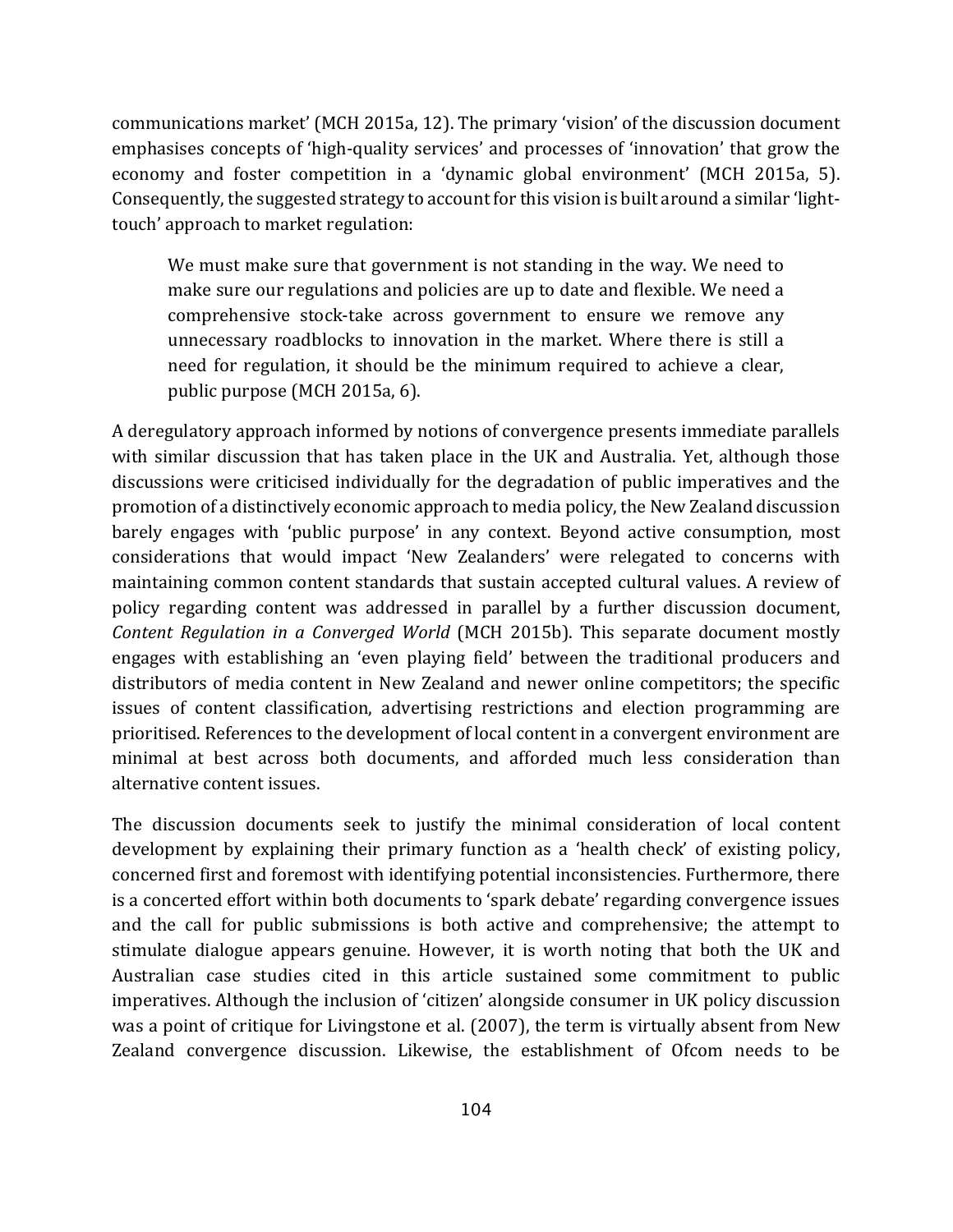considered in relation to the status of the BBC in the UK; it was rarely considered that market approaches to media policy would threaten to displace the dominant public broadcaster.

As highlighted previously, calls to abolish licensing regimes in the Australian Convergence Review were tempered with the CSE approach to regulating media organisations of considerable 'size and scope' (DBCDE 2012, ix). Further still, the *Convergence Review Final Report* concluded that a 'principles-based' approach to media policy was needed to protect the public interest in relation to the concerns of media ownership, content standards and the production and distribution of Australian and local content:

There are considerable social and cultural benefits from the availability of content that reflects Australian identity, character and diversity. If left to the market alone, some culturally significant forms of Australian content, such as drama, documentary and children's programs, would be under-produced (DBCDE 2012, viii).

Addressing policies of local content production, the New Zealand documents defer any consideration of fundamental principles and resourcing for discussion elsewhere. However, the marked prioritisation of market competition, and the virtual absence of meaningful public concern, alludes to a general policy perspective. Despite being framed as a response to a 'fast-changing environment,' some twelve years exists between British policy initiatives and *Exploring Digital Convergence*; the time-gap says as much about contextual approaches to any media regulation as it does about the imperative of responding to media convergence. The Australian convergence review completed in 2012 sits much closer to the New Zealand discussion chronologically, but this paper argues that minimum public service imperatives sustained in international examples, and the apparent absence of such imperatives in the New Zealand paper, highlight the ongoing influence of an existing policy legacy.

If policy discussion centred on convergence tends to promote industry deregulation, in support of market-led competition and innovation, it begs the question: how might New Zealand media policy benefit from *further* deregulation? A review of *The Radiocommunications Act 1989* (MBIE 2014) attached to the New Zealand Government's wider convergence work programme, indicates less urgency for change than the latter discussion documents. It highlights the flexibility of a longstanding market approach in which administrative radio licencing is paired with allocated management rights, enabling licence holders to utilise spectrum as they see fit. The review also indicates that under the existing policy regime, the New Zealand Government is afforded considerable flexibility to manage the priorities of spectrum use at any given time. The highly concentrated, overwhelmingly commercial radio industry that has emerged under these regulations is thus reflective of successive government approaches, which are supportive of market forces.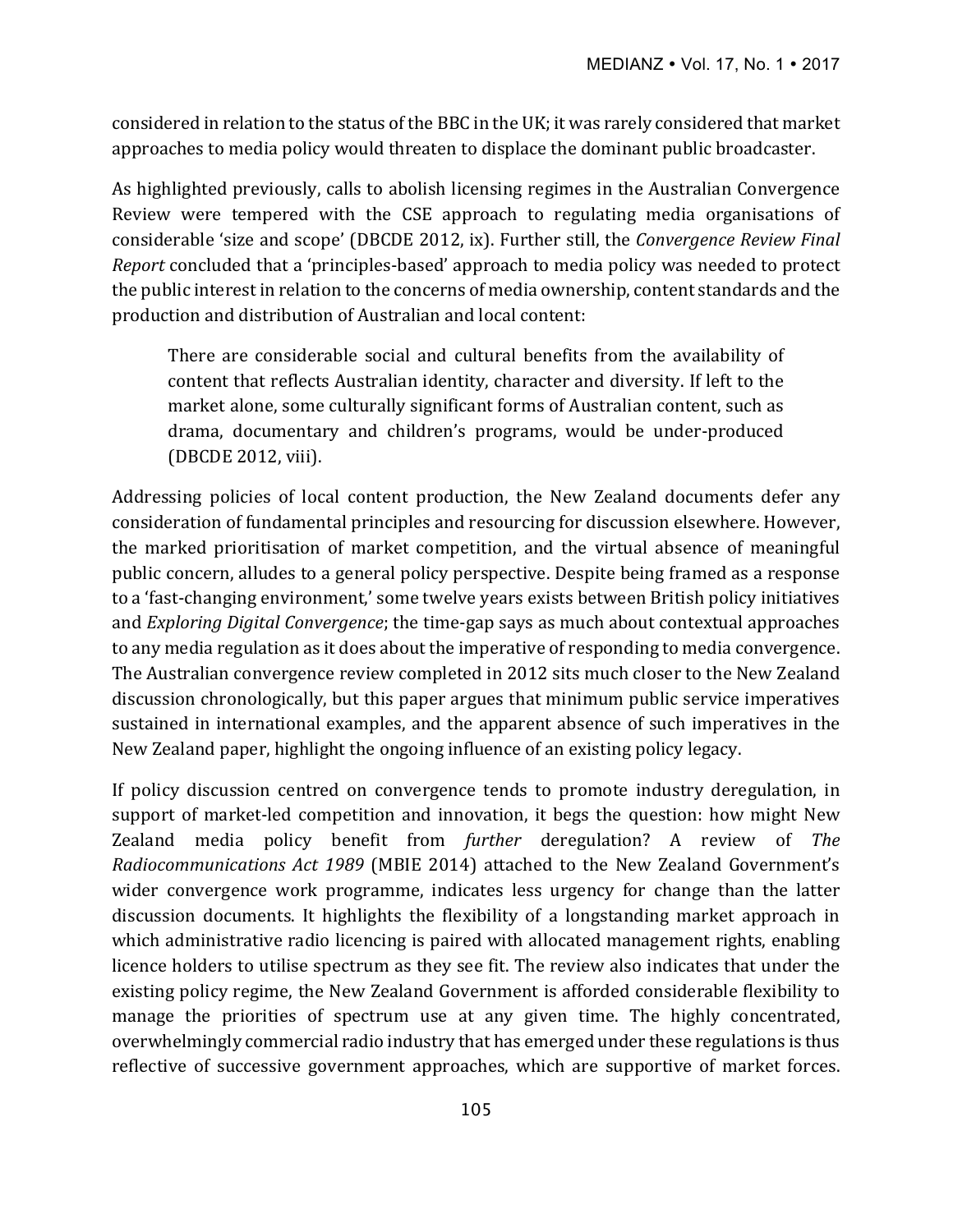While the review does consider the need to monitor anti-competitive behaviour regarding spectrum use, there is no indication that this is recognised as a problem within the context of broadcasting. Most concern in the radio spectrum review is focused on the effective development of cellular broadband services and the recent convergence discussion reiterates that a deregulatory approach to radio spectrum management has typically enabled, rather than hindered, convergence processes:

The current spectrum management regime was designed to be technology and service neutral: licences and management rights issued under the regime are not restricted to a given technology or platform. As such, the Government considers that the regime itself currently presents no barriers to convergence (Ministry for Culture and Heritage 2015a, 18).

Although technological flexibility is at the centre of this claim, the broad sentiment is consistent with the observation that major drivers of media transformation in New Zealand are *already* economic and organisational factors, enabled by an existing regulatory regime.

## **Responses to a Convergence Discussion in New Zealand**

One of the starting points for the questions considered in this article was a medium-term project initiated in 2012, examining the reflexive relationship between convergence and radio in New Zealand (McEwan 2016).<sup>4</sup> Over a three-year period, and immediately prior to the release of the New Zealand discussion paper, the author conducted and interpreted indepth interviews with radio industry representatives to ascertain the role that convergence was playing within broader processes of industry transformation. Although instances of material and strategic convergence were evident, a significant majority of interview participants were dismissive of the concept or unfamiliar with its usage:

It's not overly used. Complementary is. Social media is. Managers on the shop floor making, or trying to make, money for the company will talk about social media, they will talk about complementary media, they will talk about monetising the Internet. But they won't use the word convergence (Interview with author).

Consistent with the strong industry narrative that emerged from other research interviews, the talk announcer cited here believed that convergence was 'just a word' and identified that commercial radio organisations prioritised regular financial performance over an 'academic' consideration. He stated that words like 'profit, and revenue, and ratings' held much greater currency within the higher levels of management, pointing towards the recent large-scale restructuring of his current employer and a brief period of organisational receivership as more immediate concerns: 'I think these guys are more [concerned with] the operational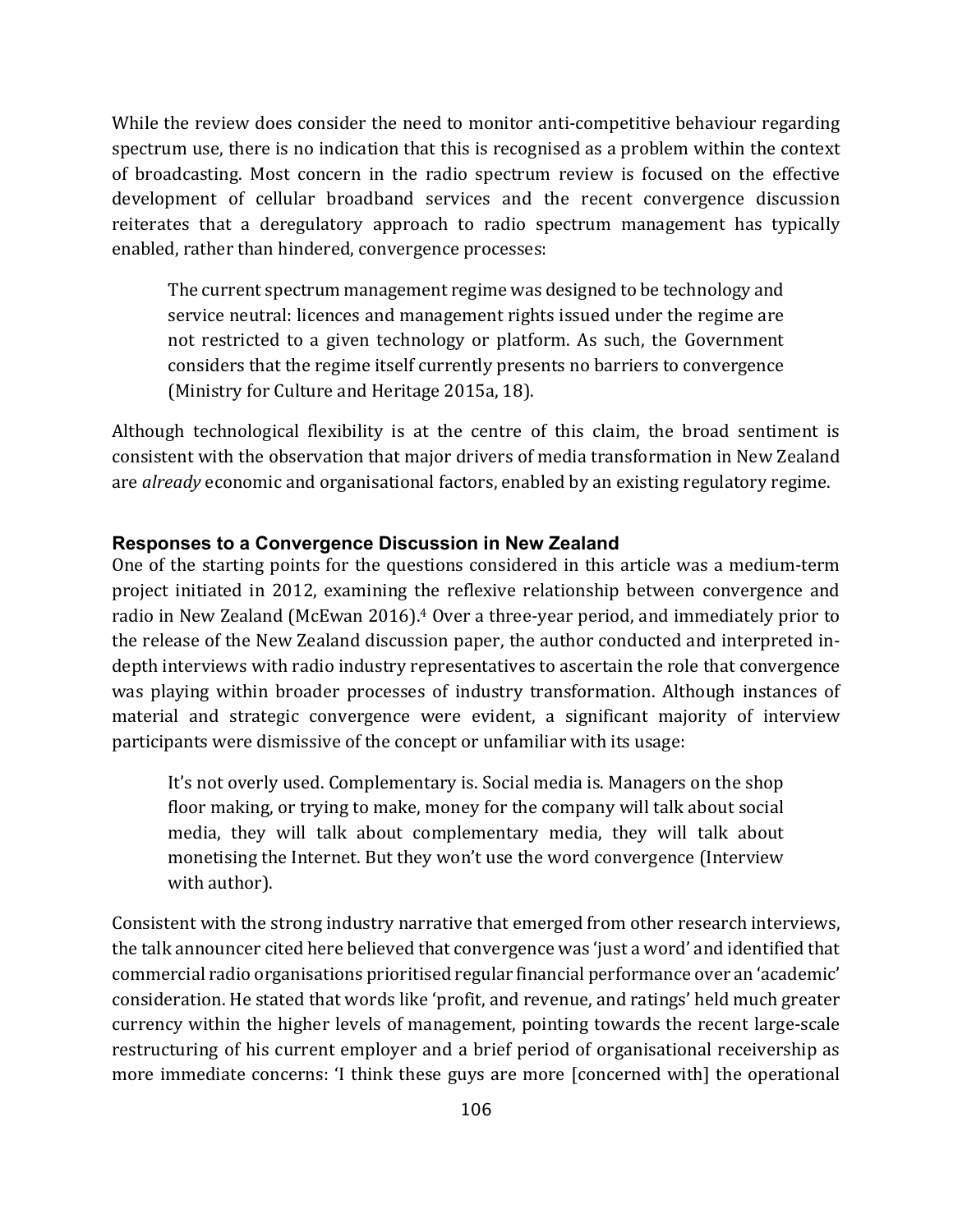side of things: how to survive' (Interview with author). Against this backdrop, the purpose of a convergence discussion or convergence review is likely influenced by a lack of industry engagement with convergence as theory of media transformation. In the case of the New Zealand radio, most senior industry representatives were firm in their belief that the sector was resilient to processes of media change. Industry confidence extended to an adamant stance from those in management positions that no government involvement was needed to develop contemporary radio.

This general position is largely consistent with media industry submissions responding to the *Exploring Digital Convergence* discussion paper. Official briefing papers tabled with the Minister of Broadcasting,<sup>5</sup> highlight a mixed response to the specific usage of convergence at the centre of the Government's work programme. A report tabled in November 2015 highlights that 'fewer than half of the submitters agreed with the paper's definition of convergence without qualification' (MCH 2015c, 2). This was particularly evident in the case of a joint submission by Māori TV, MediaWorks, NZME and TVNZ, and a separate submission from Sky TV – 'the main broadcasters' (MCH 2015c, 4). The joint submission on behalf of the free-to-air broadcasters stated that the framing of convergence had been 'overstated', and favoured a 'tele-communications centric view':

While convergence between telecommunications voice and data services over fixed and cellular networks may be a reality, no similar convergence has occurred between telecommunications networks and other services, and radio and TV broadcasting transmission services. Broadcasting involves oneto-many transmission, while telecommunications involves one-to-one communications. Broadcasting technologies, unlike telecommunications, have not undergone substantial change. Broadcasting technologies, and the infrastructure that enables over the airwaves transmission, remain constant, with no immediate future change likely (Māori TV et al. 2015, 2).

A submission presented on behalf of Sky Television presented a similar argument, emphasising that clear distinctions remain between the provision of broadcasting and telecommunications services, suggesting that the discussion document has applied notions of convergence too liberally in the assertion that these sectors are now 'alike'.

Surprisingly, Sky Television's submission makes a direct statement regarding the importance of maintaining and developing 'New Zealand's own culture and heritage' that surpasses this concern in the government green papers:

'New Zealand consumers should have access to local content. This relies on New Zealand's own cultural and creative sector being supported by Government, both in the form of funding and other support, but also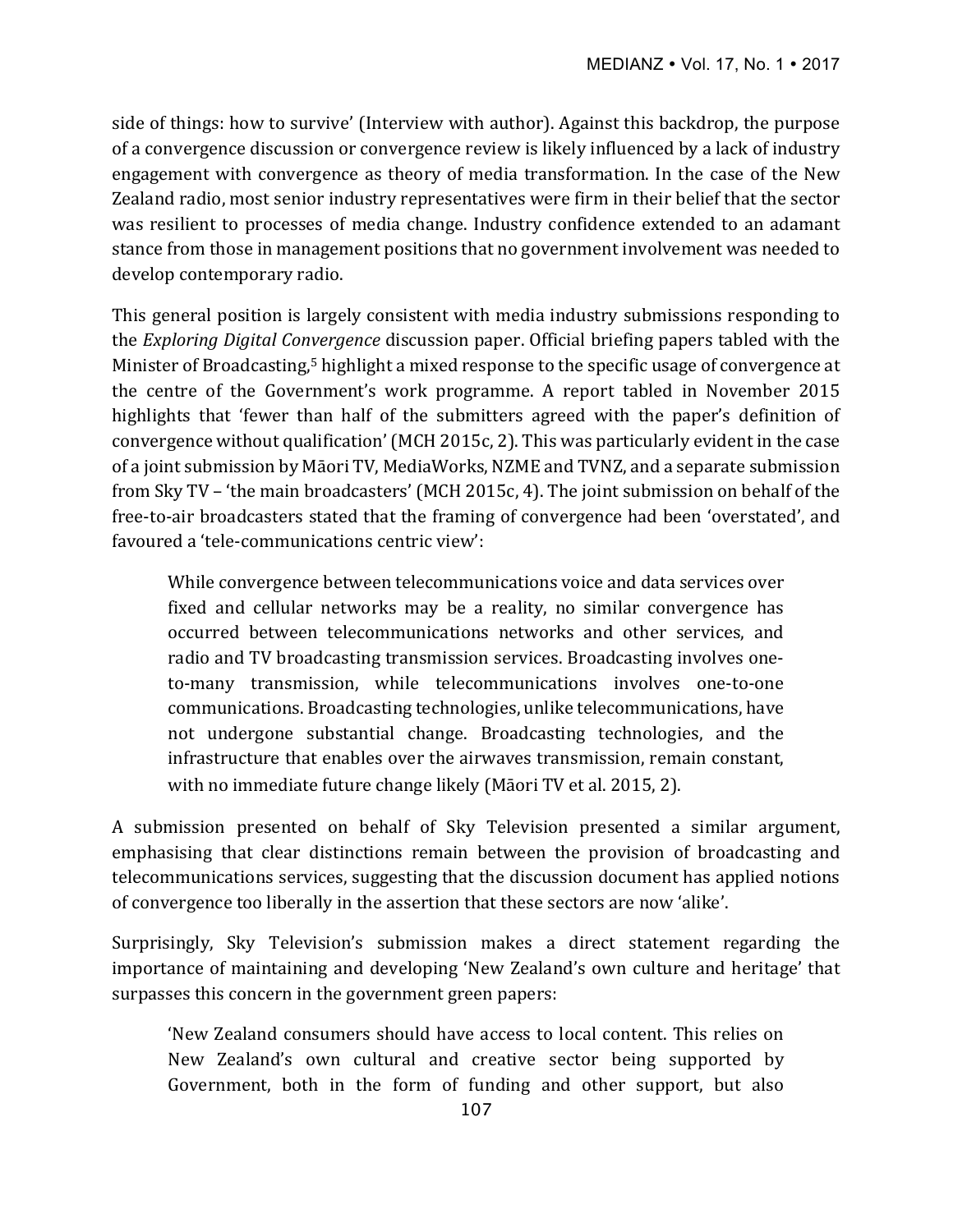importantly through strong intellectual property protection (Sky Television  $2015, 5$ ).

A cynical approach to this final statement may identify the emphasis of the last clause, and consider that the concerns of a pay television provider rest naturally with the protection of lucrative licensing agreements. However, the lack of consideration for the public interest highlighted in previous analysis of the New Zealand discussion papers was reiterated as a common criticism from those submitters that align with public broadcasting more closely.

Submissions from both the Public Media Project (PMP) and Coalition for Better Broadcasting (CBB) capture the essence of convergence critiques that consider the role of wider historical, social and cultural context (Hassan 2004; Dwyer 2010; Meikle and Young 2012). The PMP submission draws attention to existing 'deficiencies' in New Zealand's broadcasting sector and emphasises that a 'lack of universal and ubiquitous access' and the 'absence of local content' are likely to continue with the discussion document's current approach to convergence (PMP 2015). Meanwhile, the CBB submission recognises some accuracy in the discussion paper's definition of convergence, but also draws attention to an apparent 'market naturalism' in the present framework: 'A concomitant assumption is that regulation is primarily an impediment to market efficiency and liable to inhibit innovation and economic growth' (CBB 2015, para. 2). The general position of the comprehensive submission is to assert the public value of an active regulatory approach towards 'civic and cultural' objectives, and as the submission argues, this concern is exacerbated by New Zealand's unique media policy context:

In comparison to the large majority of advanced industrial economies, New Zealand media markets are regulated extraordinarily lightly  $\lceil$ ...] It is fair to say this has often not served the best interests of the public. It is therefore bewildering that the discussion paper could assert that "the current framework of regulation has worked well for many years". *No it hasn't* – at least not if the aim of regulation is the long-term benefit of the public rather than market incumbents (CBB 2015, para. 3).

Within the context of broadcasting at least, responses to the New Zealand discussion papers highlight significant dissonance with convergence perspectives from both private industry and public interest sectors. This complicates convergence to the extent that it is not readily accepted as *the* driving factor behind media transformation for all stakeholders. The recent mobilisation of convergence in policy discussion reveals a politicised interpretation of media industry regulation, that will serve to extend, rather than transform, an already extensive and impactful legacy of neoliberal reform.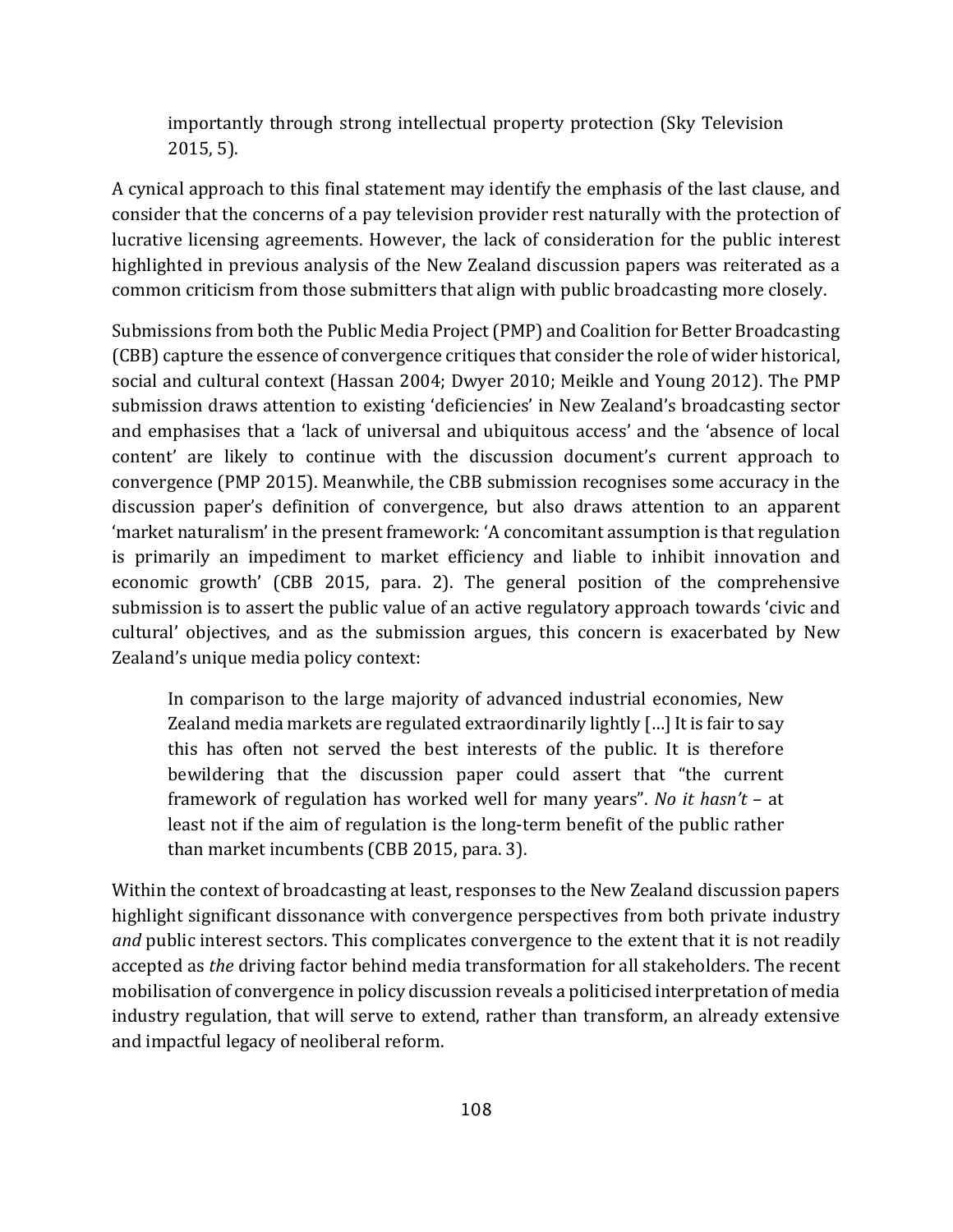## **Conclusion: Assessing the Function of Convergence in Policy Renewal**

Since the public submission process was completed in November 2015, there has been little indication as to what specific course of action the New Zealand Government intends to follow from the broad policy directives suggested in the convergence discussion documents. Thus, a stated attempt to 'spark debate' has fallen conspicuously silent. To some extent, this was confirmed by a recent application for official government documents following the discussion that revealed little progress since February 2016. An individual report was withheld under the stipulation that work on the programme was ongoing, and a Digital Convergence Bill that would amend the *Broadcasting Act* to account for video on demand and changes to advertising regulations was announced in August 2016 by then broadcasting minister, Amy Adams (2016). By November of that year, there was still no sign of a Digital Convergence Bill and the only regulatory initiative that had eventuated was a Broadcasting Amendment impacting election advertising and programming. Opposition broadcasting spokesperson Clare Curran represented a general frustration with the lack of activity in parliamentary debates of the latter bill:

The future of media is really up in the air, to a large degree, in New Zealand, and here we have got a very narrow-scope piece of legislation that looks as if it is the only one that will emerge in three years of this Minister of Broadcasting, even though she is doing this as the Minister of Justice. This is it (Hon. Clare Curran 2016).

As of May 2017, the Government role of Broadcasting Minister has been disestablished and any significant review of media policy, under the proviso of convergence or otherwise, is still not apparent. References to an incoming Digital Convergence Bill appear occasionally in parliamentary debates, but to what extent any future legislation will account for the feedback of public submissions that included industry contests and concern for non-market approaches to media regulation remains unclear.

In a move that somewhat contradicted industry reluctance to recognise the significance of media convergence, the period of policy discussion was immediately followed in New Zealand by the prospect of several high-profile mergers between major media and/or telecommunications entities. While mergers in the sector of free-to-air television broadcasting remained speculative, the prospect of New Zealand's largest newspaper publishers and online news providers (NZME and Fairfax) forming an effective monopoly (of print media at least) tested the full remit of the Commerce Commission.<sup>6</sup> At the time of writing, the merger had been formally declined by the New Zealand Commerce Commission in the interests of commercial competition and media diversity, but was subsequently being appealed in the High Court. The basis for the appeal includes the argument that the Commerce Commission had 'underplayed the competition that would be provided by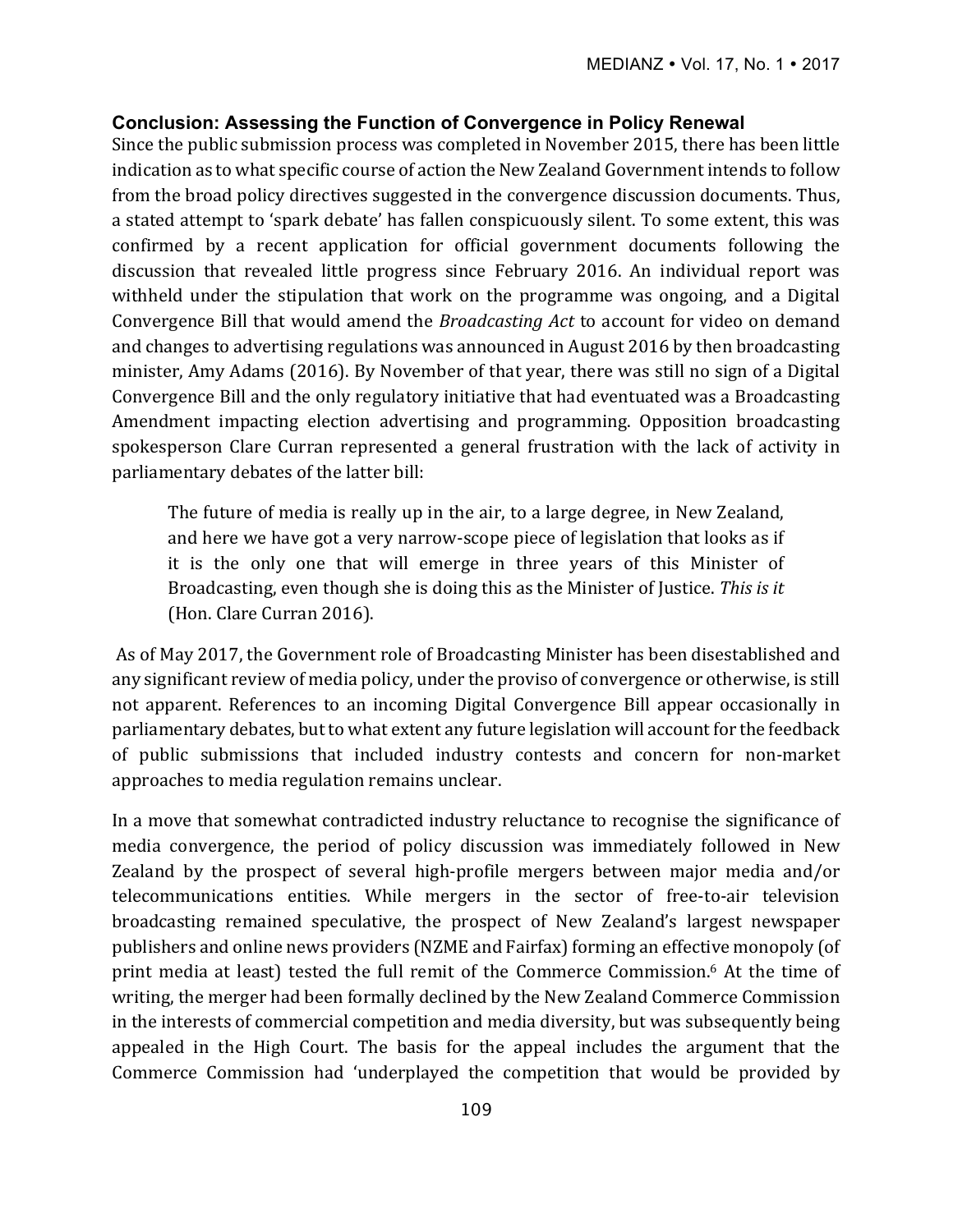traditional rivals Television New Zealand, Radio NZ and MediaWorks' (Pullar-Strecker 2017, par. 12). Any suggestion that convergence diminishes the purpose of sector-specific regulation seemingly favours the newspaper publishers; news content and advertising may compete across multiple platforms simultaneously. Thus, a negative response to convergence discussion on behalf of New Zealand's major broadcasters likely had more to do with the perceived threat of telecommunications providers sharing their territory similar tensions are emerging between traditional content providers and content aggregators like Facebook and Google. However, a declined merger between Sky Television and Vodafone New Zealand is also currently being appealed.

Ultimately, to suggest that convergence lacks relevance or merit in moments of policy revision is contentious at best. This is owing to its widespread usage across various contexts and settings and a common concession that its purpose or function varies for different participants within contemporary media and communications systems. Although it may not be articulated as such, a convergence process (organisational merger) will be employed by major media organisations when it is favourable. As Meikle and Young (2012) have argued elsewhere:

Media policy has always been a complicated and disputed realm, as governments have struggled to balance competing demands in a complex regulatory space. Convergent media technologies have exacerbated that complexity, and debates over the contested roles of policy, social norms, markets and technological architecture are a key part of current regulatory tensions (195). 

Rather than discredit every application of convergence in policy discussion, this article is concerned with qualifying the extent to which documented articulations of the concept will predicate meaningful change. There are certainly material changes in media technology, industry practice and consumer behaviour that demand acknowledgment. But consistent themes in convergence policy discussion, including the prioritisation of market competition, innovation and new consumer opportunities via 'light-touch' approaches to regulation, do little to rectify the consequences of the extensive deregulatory approach introduced in New Zealand in 1989.

As Joe Atkinson (1994) observed in the immediate aftermath of New Zealand's extensive media reform, technology enabled, but did not necessitate a dramatic reduction of public broadcasting, and a new-found dependence on global media products - the decision to do so was 'a political one' (149). A similar claim is being made here about the most recent prospect of media reform. Despite the fundamental advances in media technology since 1994 (with the caveat of analogue terrestrial radio), Atkinson's claim that political will had transformed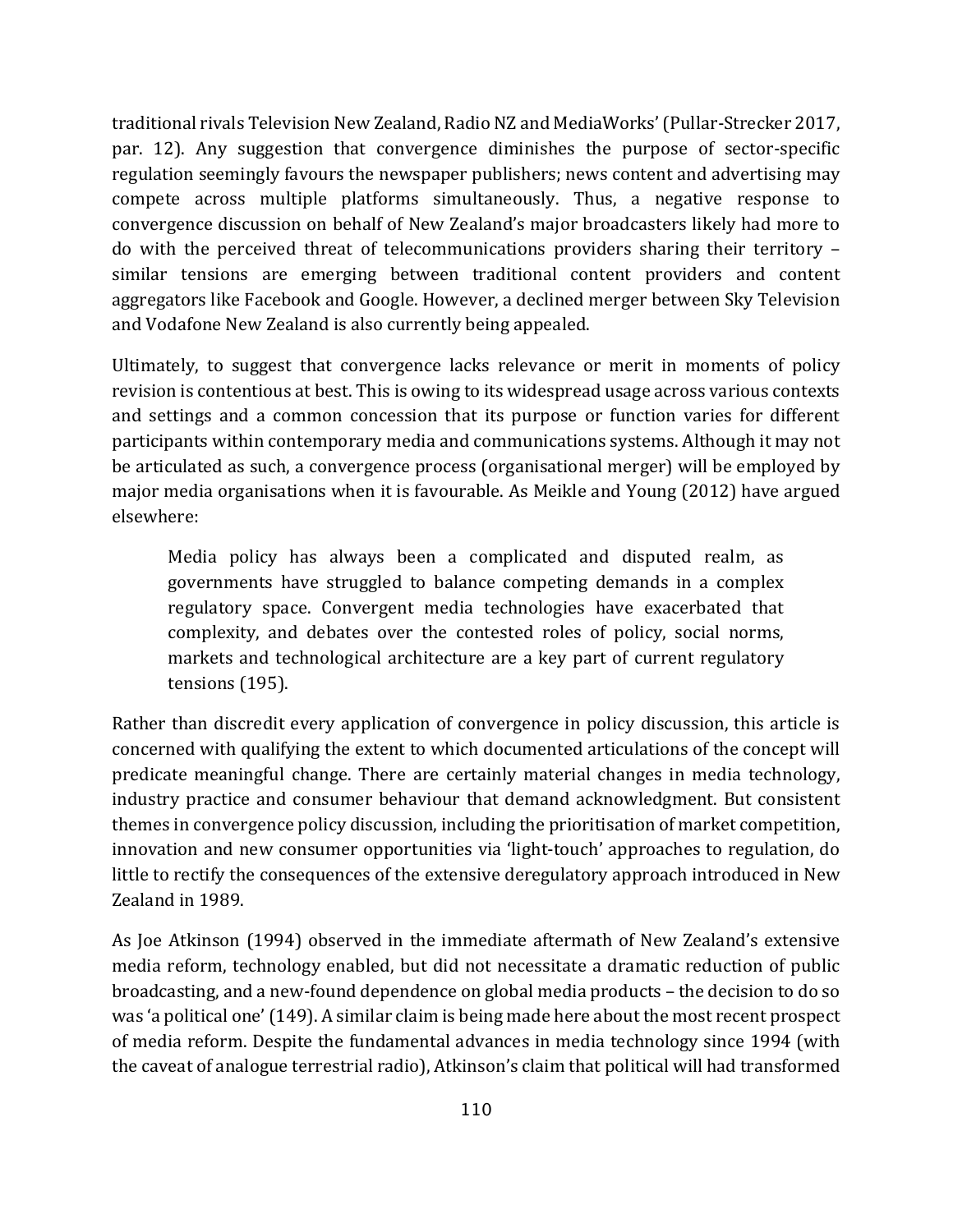television broadcasting in New Zealand extended to a broader concern for the lasting consequences of a 'thin democracy', a barrier to meaningful civic participation. This article contends that as a popular, but overwhelmingly complex concept, the version of convergence that appears in most policy discussion represents a hegemonic articulation of media transformation that favours existing neoliberal sensibilities.

Drawn against academic scholarship that has considered the communicative potential of network technologies and illustrated the potential for converging roles and practices to cultivate new forms of participation (Benkler 2006; Bruns 2008; Jenkins 2008) the versions of convergence that dominate policy discussion are likely to have greater impact (for better or worse) in settings where deregulation is not already the dominant feature of existing media policy. The primary commitment to fostering market competition and establishing a 'fair playing field' for media and communications enterprises provides a clear indication of the lead benefactor from such policy discussion, even in the context of general industry ambivalence. Furthermore, it suggests that this most recent foray into media policy discussion is more likely to result in 'business as usual' than any meaningful attempt at policy renewal.

## **Notes**

- 1. Interviews by the author were completed for an associated research project (McEwan 2016) where it was specified that interviewees would not be named and referred to by professional title only.
- 2. See also Jenkins' (2008) reference to the 'Black Box Fallacy'.
- 3. Much the same can be said about the rapid decline of Myspace following the arrival of Facebook. News Corp. subsequently sold Myspace in 2011 for only \$35 million, a fraction of the original \$580 million investment (Rushe 2011).
- 4. This project was the basis for the author's doctoral study supervised by Associate Professor Brett Hutchins and Associate Professor Shane Homan at Monash University. The course of study was funded by a three-year Australian Postgraduate Award scholarship.
- 5. Obtained under New Zealand's Official Information Act 1982.
- 6. Established in 1986, the Commerce Commission is one of the few regulatory bodies with oversight of the New Zealand media industry, particularly with matters that may influence market conditions and competition.

## **References**

Adams, Amy. 2016. '*Digital Convergence Bill* Captures Online Content', 21 August. Available from https://www.beehive.govt.nz/release/digital-convergence-bill-captures-onlinecontent

Atkinson, Joe. 1994. 'The State, the Media and Thin Democracy'. In *Leap into the Dark: The Changing Role of the State in New Zealand Since 1984, ed. Andrew Sharp, 146-177.* Auckland: Auckland University Press.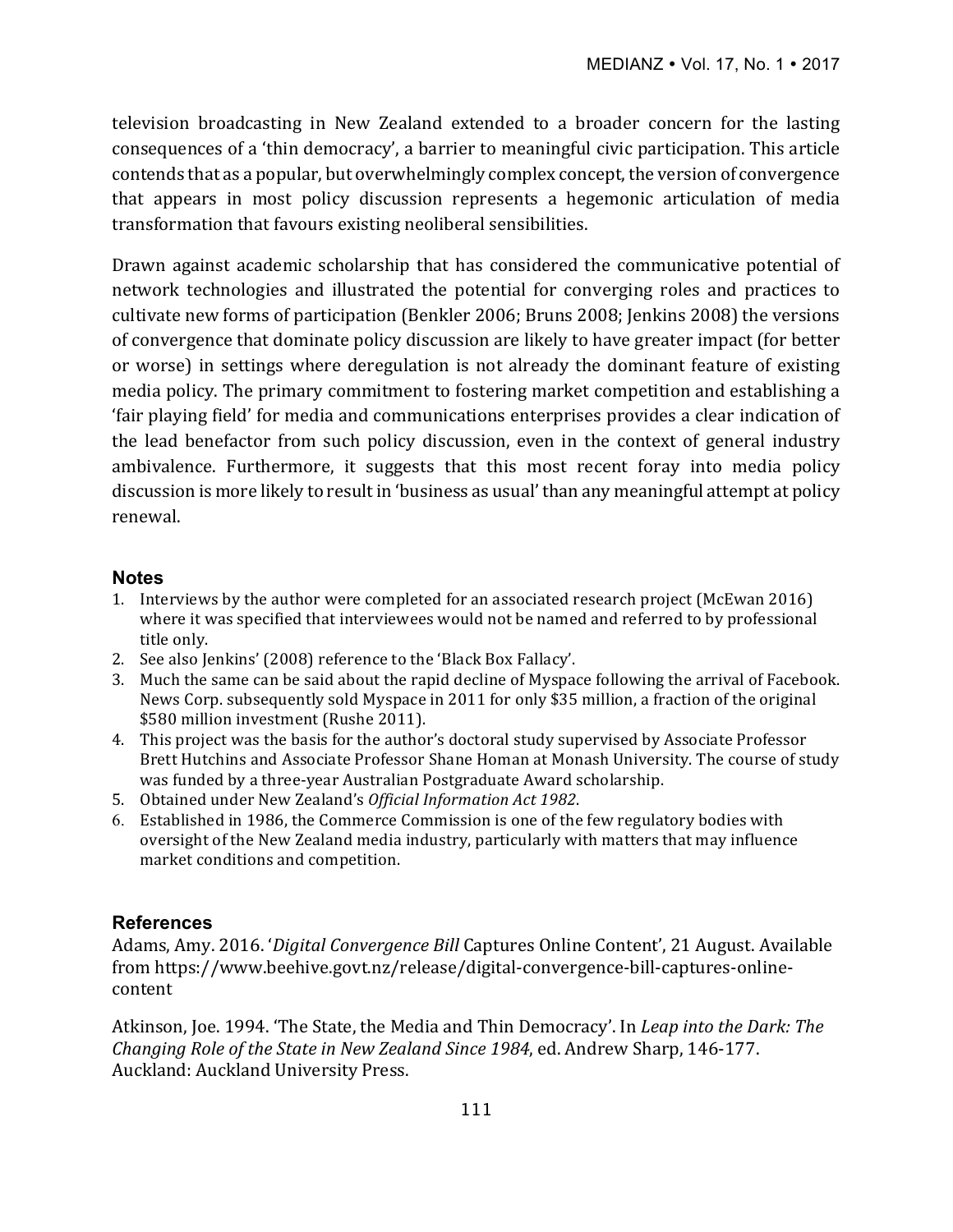Australian Communications and Media Authority. 2011. *Broken Concepts: The Australian Communications Legislative Landscape.* Canberra, ACT: ACMA. Available from http://www.acma.gov.au/ $\sim$ /media/Office of the Chair/Information/pdf/ACMA\_BrokenConcepts\_Final\_29Aug1 pdf.pdf

Bell, Daniel. 1973. The Coming of Post-Industrial Society: Venture in Social Forecasting. New York: Basic Books.

Benkler, Yochai. 2006. The Wealth of Networks. New Haven, London: Yale University Press.

Bruns, Axel. 2008. *Blogs, Wikipedia, Second Life, and Beyond: From Production to Produsage.* New York: Peter Lang.

Castells, Manuel. 2000. *The Rise of the Network Society, the Information Age: Economy, Society and Culture Vol. 1.* 2<sup>nd</sup> ed. Cambridge, MA; Oxford, UK: Blackwell.

Castells, Manuel. 2001. *The Internet Galaxy*. New York: Oxford University Press.

Coalition for Better Broadcasting. 2015. 'Submission On: *Exploring Digital Convergence* E-Issues for Policy and Legislation and Content Regulation in a Converged World'. Available from http://convergencediscussion.nz/wpcontent/uploads/2015/11/Coalition\_for\_Better\_Broadcasting\_Submission.PDF

Curran, Clare. 2016. Hansard Debates, November 3. Available from https://www.parliament.nz/en/pb/hansarddebates/rhr/combined/HansD\_20161103\_20161103

Department of Broadband, Communications and the Digital Economy. 2012*. Convergence Review: Final Report*. Available from http://www.abc.net.au/mediawatch/ transcripts/1339\_convergence.pdf

Doyle, Gillian, and Douglas W. Vick. 2005. '*The Communications Act 2003*: A New Regulatory Framework in the UK'. Convergence 11 (3): 75-94. doi: 10.1177/135485650501100306

Dwyer, Tim. 2010. *Media Convergence*. New York: Open University Press.

Flew, Terry. 2012. 'Meeting the Challenge of Convergent Media Policy' [Blog post]. The *Conversation*. June 11. Available from https://theconversation.com/meeting-the-challengeof-convergent-media-policy-7251

Hassan, Robert. 2004. *Media, Politics and the Network Society*. New York: Open University Press.

Jenkins, Henry. 2004. 'The Cultural Logic of Media Convergence'. International Journal of *Cultural Studies* 7 (1): 33-43. doi: 10.1177/1367877904040603

Jenkins, Henry. 2008. *Convergence Culture: Where Old and New Media Collide*. New York; London: New York University Press.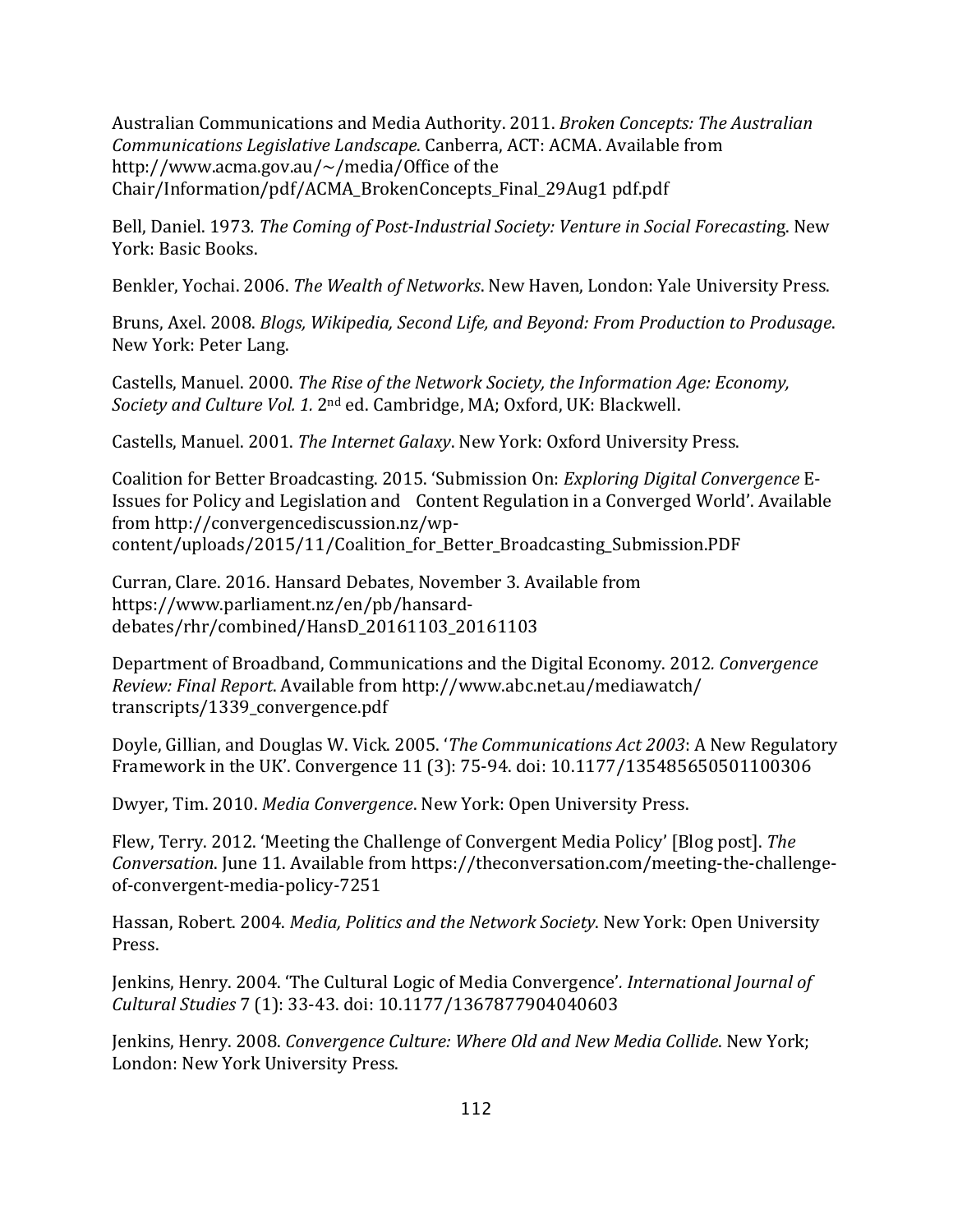Livingstone, Sonia. 1999. 'What's New About New Media?'. *New Media & Society* 1(1): 59-66. doi: 10.1177/1461444899001001010

Livingstone, Sonia, Peter Lunt, and Laura Miller. 2007. 'Citizens and Consumers: Discursive Debates During and After the *Communications Act 2003'*. *Media, Culture and Society* 29 (4): 613-638. doi: 10.1177/0163443707078423 

McChesney, Robert. 1999. *Rich Media, Poor Democracy: Communication Politics in Dubious Times*. Urbana; Chicago: University of Illinois Press.

McChesney, Robert. 2003. 'Theses on Media Deregulation'. *Media, Culture and Society* 25 (1): 125-133. DOI: 10.1177/0163443703025001595

McChesney, Robert. 2013. *Digital Disconnect: How Capitalism is Turning the Internet Against Democracy*. New York: The New Press.

McEwan, Rufus. 2016. 'Convergence and Radio in New Zealand: Investigating Media Transformation through the New Zealand Radio Industry'. PhD diss., Monash University.

McGuigan, Jim. 2007. 'Technological Determinism and Mobile Privatisation'. In *New Media Worlds: Challenges for Convergence*, eds. Virginia Nightingale and Tim Dwyer, 5-18. Melbourne: Oxford University Press.

McRobbie, Angela. 2002. 'Clubs to Companies: Notes on the Decline of Political Culture in Speeded Up Creative Worlds'. *Cultural Studies* 16 (4): 516-531. doi: 10.1080/09502380210139098

Mansell, Robin. 2004. 'Political Economy, Power and New Media'. *New Media & Society* 6 (1): 74-83. doi: 10.1177/1461444804039910

Māori TV, MediaWorks, NZME, TVNZ. 2015. '*Exploring Digital Convergence* Review Submission'. Available from http://convergencediscussion.nz/wpcontent/uploads/2015/11/Maori\_TV-Mediaworks-NZME-TVNZ\_Joint\_Submission.PDF

Meikle, Graham and Young, Sherman. 2012. *Media Convergence: Networked Digital Media in Everyday Life*. Hampshire, UK: Palgrave Macmillan.

Ministry for Culture and Heritage. 2008. *Digital Broadcasting: Review of Regulation*. Available from http://www.mch.govt.nz/files/DigitalBroadcastingReviewofRegulationVolumeOne.pdf

Ministry for Culture and Heritage. 2015a. *Exploring Digital Convergence: Issues for Policy* and Legislation. Available from http://convergencediscussion.nz/wpcontent/uploads/2015/08/Exploring-Digital-Convergence-Issues-for-Policy-and-Legislation-2015-08-27.pdf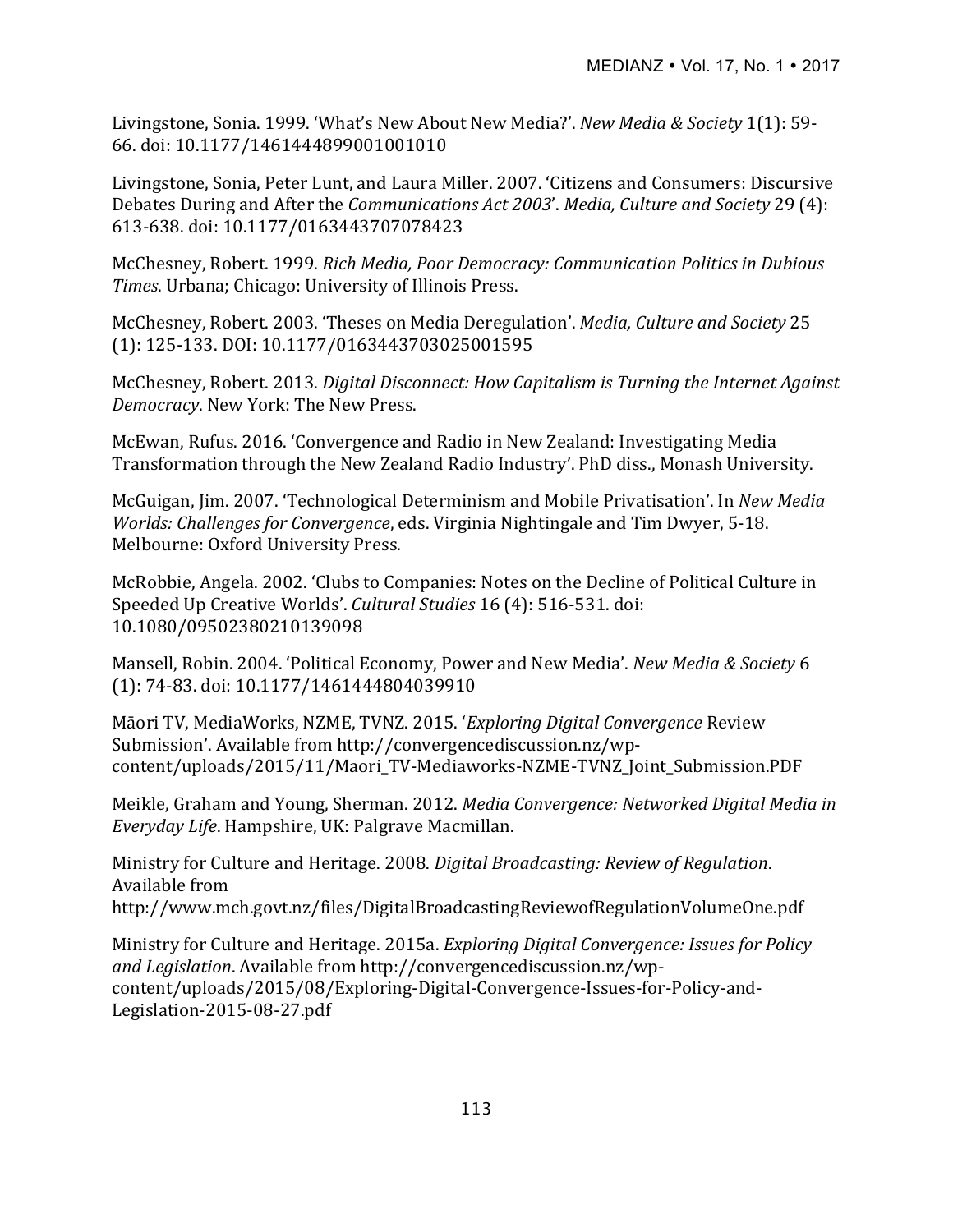Ministry for Culture and Heritage. 2015b. *Content Regulation in a Converged World*. Available from http://www.mch.govt.nz/sites/default/files/Content-Regulation-in-a-Converged-World-Discussion-Document-2015-08-25.pdf

Ministry for Culture and Heritage. 2015c. *Ministerial Briefing: Overview of Submissions to Exploring Digital Convergence, November 13. Obtained under the Official Information Act 1982*. 

Ministry of Business, Innovation, and Employment. 2014. *Review of the Radiocommunications Act 1989: Discussion Document*. Available from http://www.rsm.govt.nz/projects-auctions/current-projects/review-of-theradiocommunications-act-1989/review-of-the-radiocommunications-act-1989-discussiondocument-2014.pdf

Mosco, Vincent. 2004. *The Digital Sublime: Myth, Power, and Cyberspace*. Cambridge, MA: MIT Press.

Mosco, Vincent, and Catherine McKercher. 2006. 'Convergence Bites Back: Labour Struggles in the Canadian Communication Industry'. *Canadian Journal of Communication* 31 (3): 733-751. doi: 10.22230/cjc.2006v31n3a1756

Murdock, Graham, and Peter Golding. 2001. 'Digital Divides: Communications Policy and its Contradictions'. *New Economy* 8 (2): 110-115. doi: 10.1111/1468-0041.00196

Murdock, Graham, and Peter Golding. 2002. 'Digital Possibilities, Market Realities: The Contradictions of Communications Convergence'. *Socialist Register* 38: 111-129.

New Zealand Press Association. 2009. 'Govt: No Further Regulation of Digital Broadcasting'. Stuff, May 13. Available from http://www.stuff.co.nz/national/politics/2393109/Govt-Nofurther-

Public Media Project. 2015. Public Submission on *Exploring Digital Convergence* discussion paper. Available from http://convergencediscussion.nz/wpcontent/uploads/2015/11/Public\_Media\_Project\_Submission.PDF

Pullar-Strecker, Tom. 2017. 'Fairfax and NZME to Appeal Merger Decision'. *Stuff*, May 26. Available from http://www.stuff.co.nz/business/93001812/fairfax-and-nzme-to-appealmerger-decision

Rushe, Dominic. 2011. 'Myspace Sold for \$35m in Spectacular Fall from \$12bn Heyday'. The *Guardian*, June 30. Available from https://www.theguardian.com/technology/2011/jun/30/myspace-sold-35-million-news

Sky Television. 2015. Public Submission on *Exploring Digital Convergence* discussion paper. Available from http://convergencediscussion.nz/wpcontent/uploads/2015/11/SKY\_Television\_Submission.PDF

Toffler, Alvin. 1970. *Future Shock*. London: The Bodley Head.